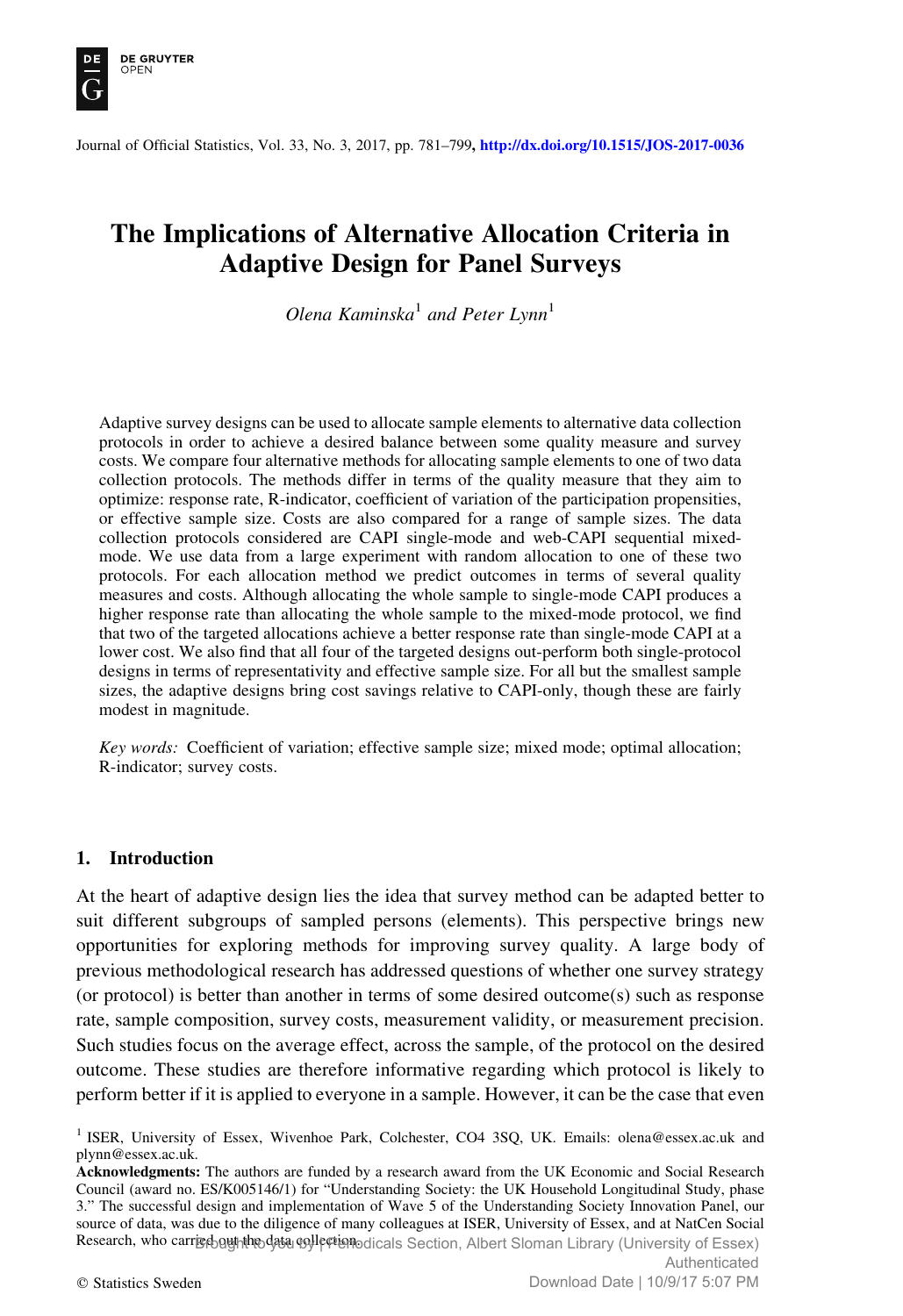better outcomes could be achieved if some subgroups of the sample were instead assigned to a protocol with a 'worse' average effect. That would be the case if effects were heterogeneous across sample subgroups in such a way that a protocol with a worse average effect was nevertheless the optimum strategy for one or more subgroups. A close look at the survey methodology literature suggests that this may often be the case. For example, studies have found effects on response rates to be heterogeneous across sample subgroups for the following design features: respondent incentives ([Singer and Ye 2013](#page-18-0)), design of survey invitation mailings [\(Kaplowitz et al. 2012\)](#page-17-0), mode of approach ([Kaplowitz et al.](#page-17-0) [2004\)](#page-17-0), survey topic ([Sheehan 2001\)](#page-18-0), and interviewer characteristics ([Durrant et al. 2010\)](#page-17-0). In other words, in the same way that advertisers benefit from targeting online adverts based on personal web browsing information, survey researchers may be able to benefit from targeting survey protocols based on some relevant information about survey sample elements.

Improving desirable survey outcomes through adaptive designs depends on the ability to effectively allocate sample elements to alternative protocols. Important questions therefore concern the criteria that should be used to allocate sample elements to different available protocols and the methods that should be used to implement these criteria. The choice of criterion will depend on which survey outcome(s) the researcher wants to optimize. If suitable information is available about sample elements before data collection starts, static adaptive designs [\(Bethlehem et al. 2011\)](#page-16-0) or targeted designs ([Lynn 2014\)](#page-17-0) can be employed. If such information is not available it may be possible to learn about sample elements during data collection [\(Durrant et al. 2015](#page-17-0)) and adapt the design using the initial information during the fieldwork in a dynamic adaptive design [\(Bethlehem et al. 2011](#page-16-0)) or responsive design [\(Groves and Heeringa 2006](#page-17-0)). This article considers static adaptive designs in which sample allocation is based on information available before fieldwork, in the manner of [Lynn \(2017\)](#page-17-0).

Most of the literature on adaptive design considers nonresponse error as the outcome of interest, with one notable exception which looks at measurement error ([Calinescu and](#page-16-0) [Schouten 2015](#page-16-0)). Yet there is no one agreed measure of quality with respect to nonresponse error, and currently research explores different quality indicators that can be optimized through adaptive design. A broad review of such indicators is presented by [Groves et al.](#page-17-0) [\(2008\),](#page-17-0) and a typology is suggested by [Wagner \(2012\).](#page-18-0) Many quality indicators are itemdependent, that is, their value differs across survey items and one or a few important items need to be selected for optimization. These include estimated nonresponse bias ([Groves](#page-17-0) [and Heeringa 2006\)](#page-17-0) and the fraction of missing information ([Wagner 2008\)](#page-18-0). Furthermore, balance indicators which measure the balance of the response set with regard to means of some important items (Särndal  $2011$ ; Lundquist and Särndal  $2013$ ) also depend on the selection of survey items.

This article considers quality indicators which have one value for the whole survey and measure "the degree to which the respondents to a survey resemble the complete sample" [\(Schouten et al. 2011](#page-18-0), 2). As alternatives to the response rate different quality indicators have been developed to measure the general representativity of survey participants. These include the R-indicator [\(Schouten et al. 2009;](#page-18-0) [Schouten et al. 2012](#page-18-0); [Shlomo et al. 2013](#page-18-0)); variance functions of nonresponse weights [\(Groves et al. 2008;](#page-17-0) [Bethlehem et al. 2011](#page-16-0)); maximal bigst and maximal mean square, error sBethlehem et al. 2011 is among others.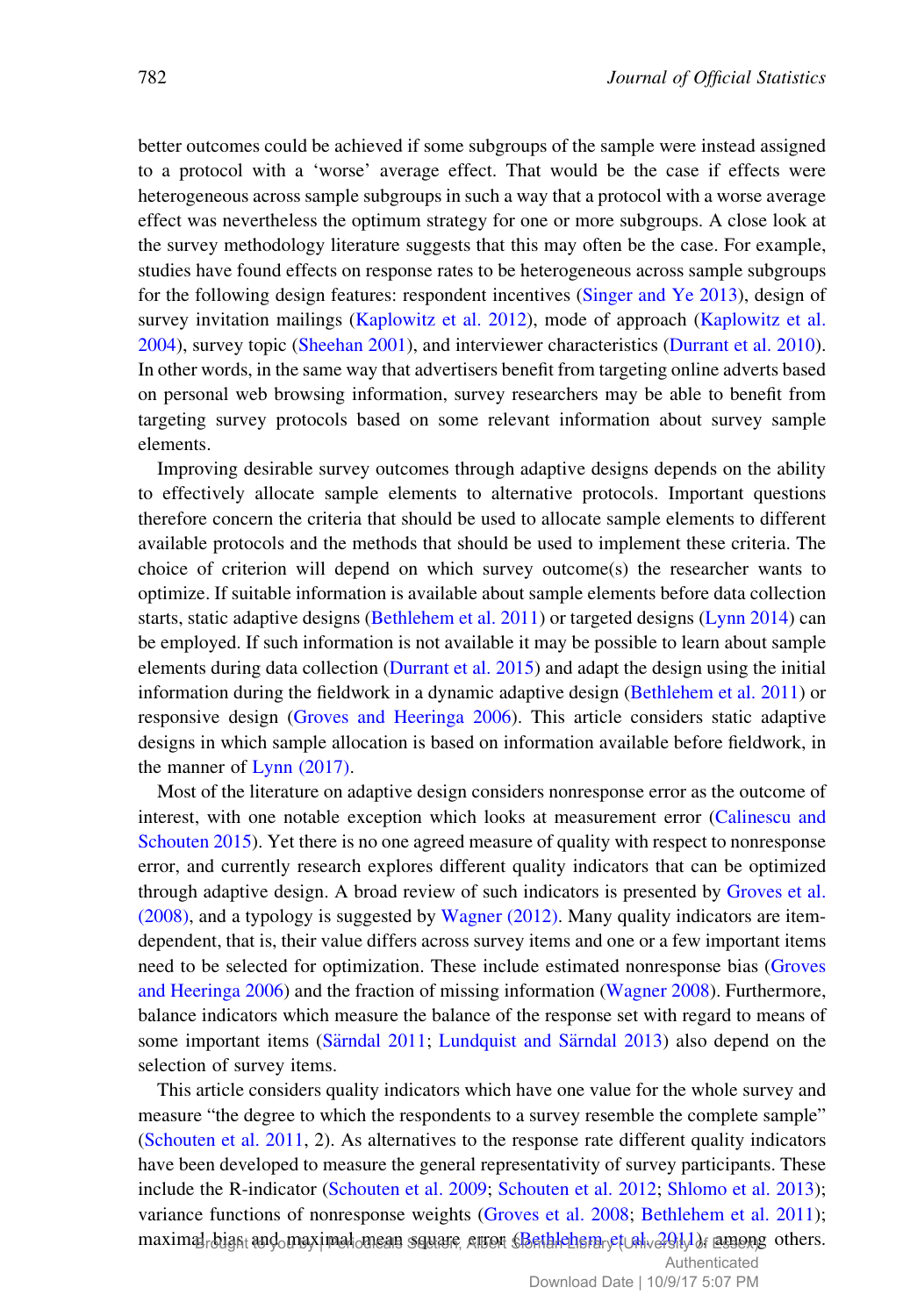More complex optimization exercises include constraining minimum sample size and/or cost while simultaneously optimizing one of the above quality indicators ([Schouten et al.](#page-18-0) [2013;](#page-18-0) [Schouten and Shlomo 2015](#page-18-0); [Calinescu and Schouten 2015](#page-16-0)).

While the debate on different quality indicators continues, this article explores related questions: 1) how can survey samples be allocated to data collection protocols according to different allocation criteria? 2) how different will the allocation be depending on which criterion is applied? 3) how will outcomes vary between the allocation scenarios? 4) can adaptive designs out-perform one-protocol-for-all designs in terms of these outcomes? Specifically, we look at an allocation to one of two protocols (CAPI single-mode and web-CAPI sequential mixed-mode) in the context of a panel survey. This context is useful as there is rich information on panel participants at any point after Wave 1. This information can be used to inform the allocation procedures, as we show below, and can also serve as auxiliary data to evaluate the outcomes of an adaptive design. However, our approach should be more broadly applicable to any situation where suitable information is available before the fieldwork and two or more protocols are available to choose from.

We structure our article in the following way. First we describe our data and the context in which allocation is required. We follow with a description of the allocation criteria based on alternative quality indicators and of the allocation methods and cost estimate method. The following section presents the resultant allocation to protocols for each scenario and evaluates the scenarios using different outcome indicators, including both quality indicators and cost estimates. We conclude by discussing the potential for adaptive design in practice, the role of different quality indicators in this context, and possible future advances in allocation criteria.

#### 2. Data: UK Household Longitudinal Study Innovation Panel

Our data for this study comes from Innovation Panel (IP) which is a standalone mediumscale probability-based panel designed specifically to inform a large panel, the UK Household Longitudinal Study (UKHLS), through experimentation [\(Burton 2013](#page-16-0)). This setup is especially advantageous for adaptive design as it allows measurement of participants' response to different strategies before they are implemented on the mainstage UKHLS. IP started in 2008, one year before UKHLS, and has included many experiments that have already informed the mainstage procedures ([Burton 2013;](#page-16-0) [Al Baghal 2014;](#page-16-0) [Al Baghal 2015;](#page-16-0) Lynn and Jäckle, in press).

In this article we explore data from a mixed mode experiment implemented in Wave 5 of IP, with field work carried out from 11 May to 5 September 2012. While IP is primarily CAPI in previous waves, at Wave 5 one random third of the sample was allocated to a CAPI single-mode protocol and the remaining two random thirds were allocated to a mixed-mode protocol (web, followed by CAPI for nonrespondents). The mixed-mode (MM) protocol included a postal letter with an invitation to complete a survey via web; for those with email addresses the same letter was also sent by email with two subsequent reminders (or one postal reminder if no email address was known). After two weeks all adults who had not yet filled the questionnaire online were issued into CAPI mode ([Burton](#page-16-0) [2013\)](#page-16-0), meaning that interviewers began visiting the sample addresses to seek face-to-face interviews. The GAPI phase of the ded work dasted a sweeks. IF hy total response sate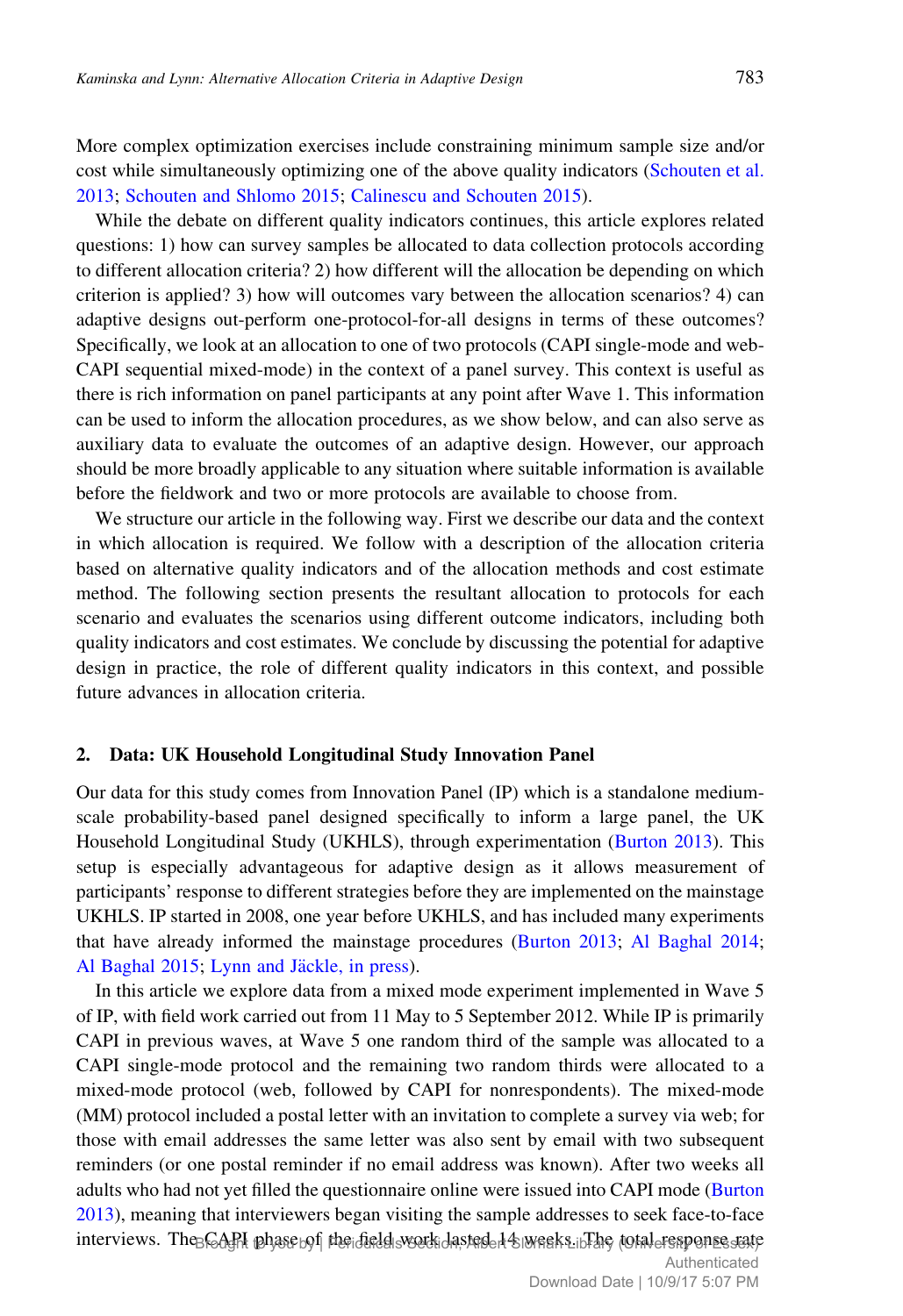conditional on participation in Wave 4 was 81.2%, with the mixed-mode protocol obtaining 79.4% (of which 39.9% responded via web mode) and CAPI protocol obtaining  $84.6\%$  (Jäckle et al. 2015). Further details of the survey design and implementation can be found in [White et al. \(2011\)](#page-18-0).

The main aim of the experiment was to inform the mainstage UKHLS on how to best allocate participants to these protocols, as part of the study is switching from CAPI singlemode to a mixed-mode protocol. While the study interviews everyone aged over ten in each household and the allocation is at the household level (and thus more complex) and has budget restrictions, for the purpose of this article we treat individual sample persons as the elements to be allocated to protocols and do not explicitly take into account cost in the allocation criteria. Our study is restricted to sample elements who participated in the survey at Wave 4 and the objective is to shed light on some of the issues involved in implementing allocation procedures to optimize different quality criteria for nonresponse, including the evaluation of cost estimates.

### 3. Allocation to Optimize Quality Criteria

In this section we describe the four different quality criteria that we use to inform sample allocation and the method that we use to implement the allocation in each case. In all cases the allocation method draws on predicted probabilities of participation under each data collection protocol. The first step is therefore to estimate probabilities of participating in the CAPI single-mode protocol and separately in the mixed-mode protocol for each sample element conditional on participation in the previous wave. To do this we use general demographic and substantive variables from IP Wave 4 as predictors, selected as being either theoretically related to nonresponse [\(Groves and Couper 1998\)](#page-17-0), empirically associated with panel attrition [\(Uhrig 2008;](#page-18-0) [Watson and Wooden 2009\)](#page-18-0), or observed to distinguish between web and CAPI response in a mixed-mode context (Jäckle et al. 2015). These include age, gender, area type, ethnicity, whether born in the UK or outside, marital status, religion, employment status, personal income, savings, self-rated health, BMI, household size, government region, presence of children under ten in the household, ownership of the house, number of rooms per person, amenities, whether lone parent, presence of parents in the household, whether mobile phone owner, whether a carer, whether respondent has a driving licence, whether likely to move in the upcoming year, whether others were present at last interview, influence of others on previous interview, interviewer assessment of whether respondent was cooperative at the last interview, whether there is a computer in the house, number of cars owned, whether up to date with all bills, whether can afford holiday, and internet usage. The Wave 4 data collection protocol was CAPI-only for all sample elements, so the variables regarding the interview context have a consistent interpretation across both Wave 5 experimental groups, and there is no mode-induced differential measurement. We use the same set of covariates for all three models in order to avoid differences between protocols in predicted probabilities being due to omitted variables. We note, however, that some variables may play an important role in one model while having little influence in another. The advantage for adaptive desjen is that not only do we have very rish information about our panel members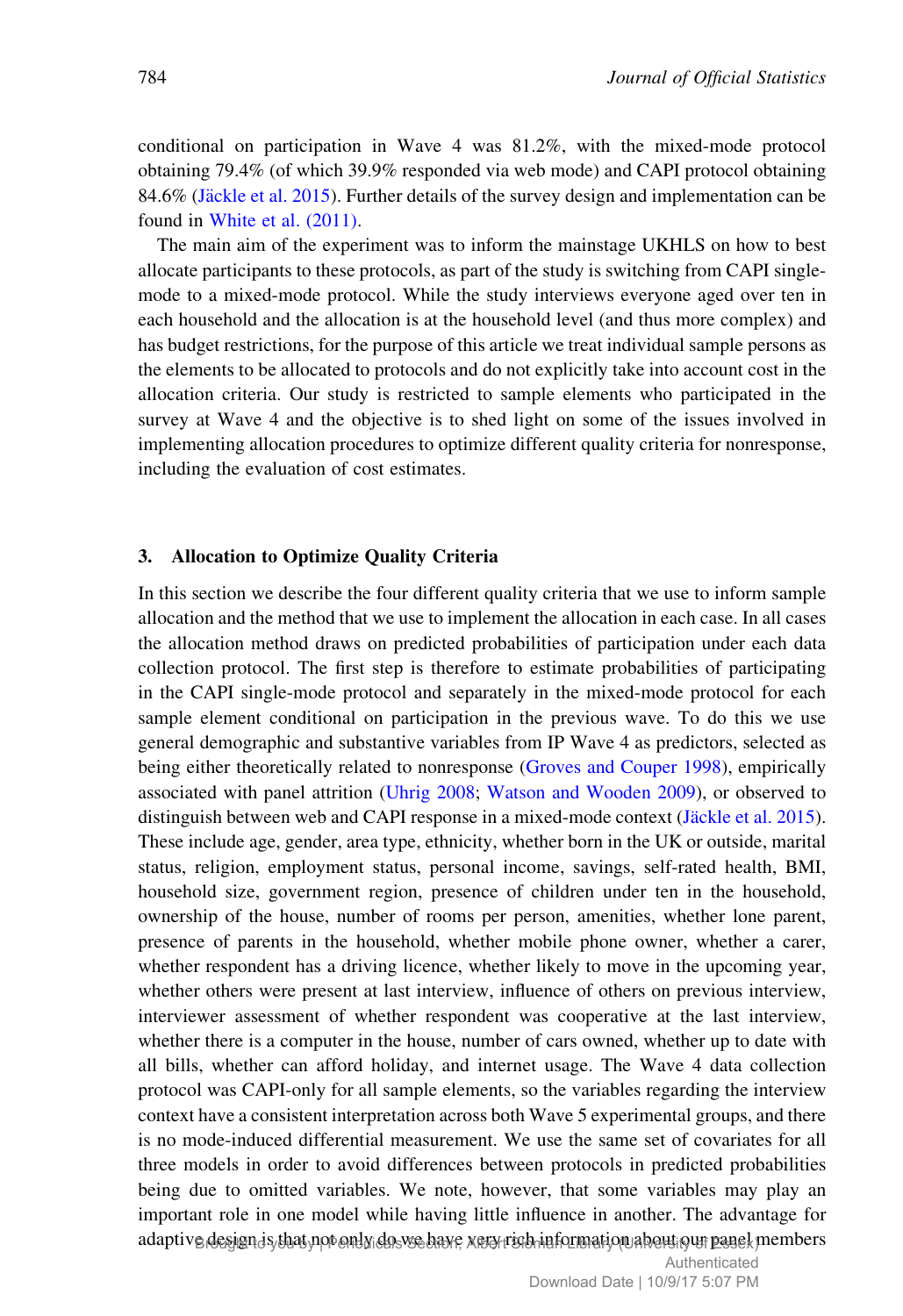but also it is highly related to the variables of interest as mostly the predictors are lagged versions of the variables measured in the following wave.

With the above predictors, using logistic regression we predict three propensities: the probability of participating, (a) in the CAPI single-mode protocol (based on the CAPI experimental sample), (b) in the mixed-mode protocol (based on the mixed-mode experimental sample), and (c) on the web (based on the mixed mode experimental sample). All three models are conditional on participation in the previous wave. Although web participation is part of the overall mixed-mode participation, it is of particular interest as high web participation is desired for cutting costs of data collection (see Section 4 below). Model-predicted values are then calculated for all three models for both experimental groups. Thus, for all sample elements, regardless of their experimental assignment, we obtain three predicted propensities, denoted as follows:

 $p_{ij}$  is the probability of element *i* participating if allocated to protocol *j*;

 $j = 1$  indicates CAPI single-mode protocol;

 $j = 2$  indicates mixed-mode protocol;

 $q_{i2}$  is the probability of element *i* participating in web mode if allocated to protocol 2;  $i = 1 \dots n$ , where n is the total number of Wave 4 respondents who were issued to the field for Wave 5.

# Note that  $q_{i2} \leq p_{i2} \forall i$ .

The probabilities  $\{p_{ij}\}\$  will be used at the next step to determine the allocation of each sample element to a data collection protocol under each allocation scenario, and all three probabilities will be used at the subsequent step (Section 5) to predict the outcomes of each allocation scenario. Details of the three fitted models are summarized in [Table 1](#page-5-0). It can be observed that some variables appear to perform a similar role in each model, suggesting that they are broadly predictive of survey participation regardless of the data collection mode (for example age, wealth and body mass index), while others have different coefficients in each model, suggesting a mode-specific association with participation (for example, rurality, marital status and the presence of children in the household). [Figure 1](#page-6-0) shows the association between  $p_{i1}$  and  $p_{i2}$  (the probability of element *i* responding in CAPI single-mode and mixed-mode protocol respectively) and demonstrates that the two models provide considerable discrimination: for any value of  $p_{i2}$  there is considerable variation in the values of  $p_{i1}$ .

We consider seven different allocation scenarios. Three of these can be considered as benchmark designs and are described in the next paragraph. The other four are static adaptive designs, each involving allocation to data collection protocols based on a different criterion. The allocation criteria for the adaptive designs and the method used to implement them are described in Subsections 3.1 to 3.4 respectively. For each of the allocation scenarios the allocated protocol can be indicated as follows:

 $I_{ijk} = 1$  if element *i* is allocated to protocol *j* under scenario *k*, for  $k = 1$  to 7.

Note that:  $\sum_{j=1}^{2} I_{ijk} = 1 \forall (i, k)$ , that is, under each scenario, each element is allocated uniquely to one protocol.

Consequently, the response propensity of element  $i$  in scenario  $k$  will be  $\rho_{ik} = \sum_{j=1}^{2} I_{ijk} p_{\text{ground}}$  to you by | Periodicals Section, Albert Sloman Library (University of Essex) Authenticated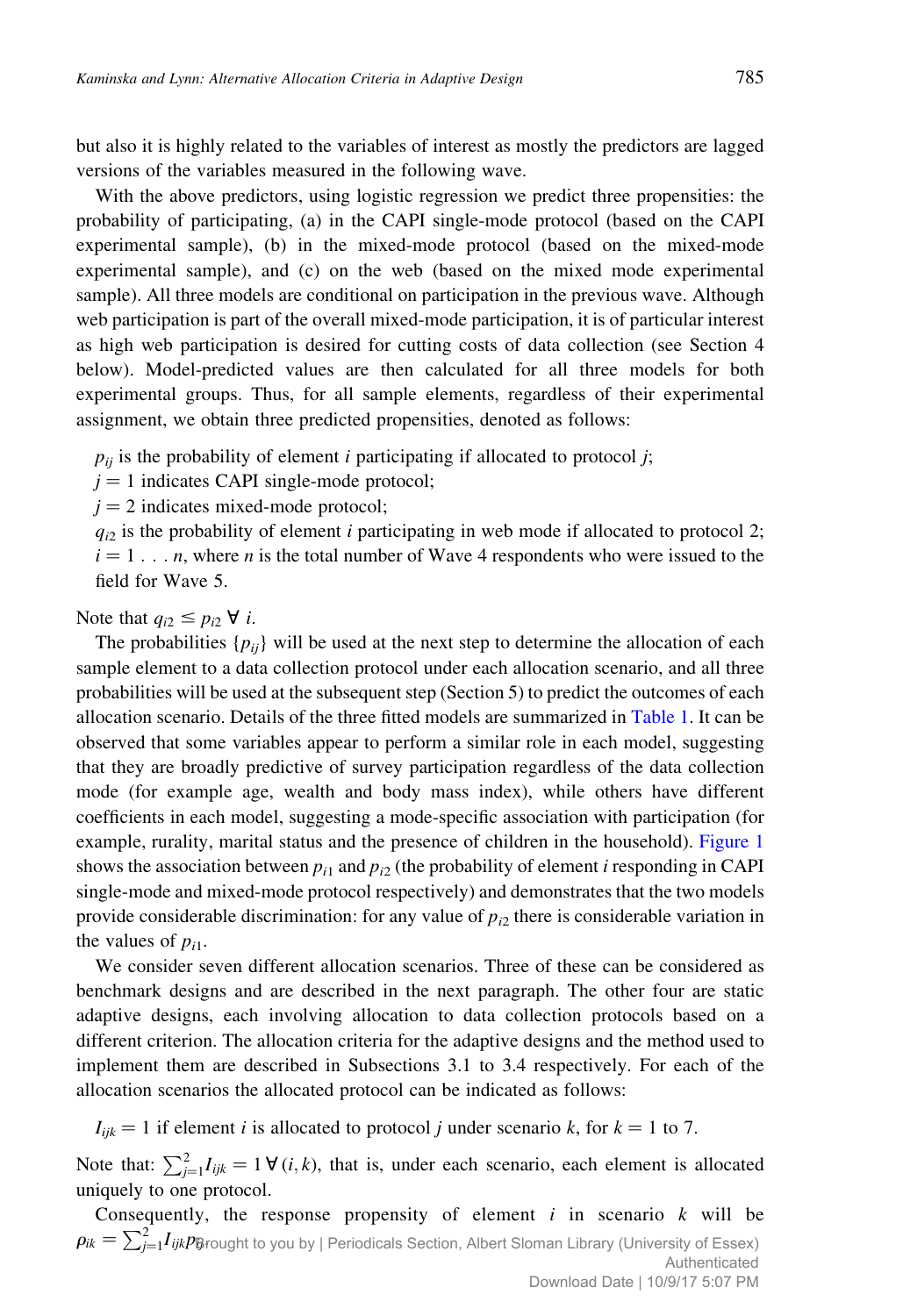|                                            | CAPI prob     | MM prob       | Web prob      |
|--------------------------------------------|---------------|---------------|---------------|
|                                            | $(p_{i1})$    | $(p_{i2})$    | $(q_{i2})$    |
| Age                                        | 0.09(0.05)    | 0.04(0.03)    | 0.04(0.03)    |
| Age squared                                | $-0.00(0.00)$ | $-0.00(0.00)$ | $-0.00(0.00)$ |
| Rural area                                 | 0.60(0.35)    | $-0.52(0.18)$ | $-0.45(0.16)$ |
| Carer                                      | 1.06(0.54)    | 0.10(0.27)    | $-0.03(0.25)$ |
| Has driving licence                        | $-0.14(0.30)$ | $-0.46(0.18)$ | $-0.34(0.18)$ |
| Government Region ( $Ref = North$ ):       |               |               |               |
| Midlands                                   | 0.49(0.37)    | $-0.09(0.23)$ | $-0.16(0.20)$ |
| East Anglia                                | 0.30(0.45)    | $-0.01(0.29)$ | 0.30(0.24)    |
| London                                     | 0.07(0.45)    | $-0.81(0.28)$ | $-0.14(0.27)$ |
| South                                      | 0.38(0.34)    | $-0.23(0.20)$ | 0.01(0.18)    |
| Wales                                      | 0.13(0.52)    | 0.61(0.40)    | $-0.05(0.34)$ |
| Scotland                                   | $-0.45(0.45)$ | $-0.39(0.27)$ | 0.11(0.26)    |
| Marital status ( $Ref = never married$ ):  |               |               |               |
| Married/civil partnership                  | $-0.57(0.41)$ | 0.13(0.25)    | 0.64(0.23)    |
| Widowed/divorced/separated                 | 0.26(0.49)    | $-0.35(0.27)$ | $-0.17(0.26)$ |
| Belongs to a religion                      | 0.06(0.26)    | 0.27(0.16)    | 0.31(0.14)    |
| Interest from savings ( $Ref = none$ ):    |               |               |               |
| Up to £500                                 | 0.23(0.34)    | 0.25(0.21)    | 0.39(0.17)    |
| Over $£500$                                | 0.18(0.61)    | 0.74(0.34)    | 0.73(0.28)    |
| Others influenced interview                | 0.47(0.42)    | $-0.53(0.27)$ | $-0.09(0.26)$ |
| Co-operative ( $Ref = v$ good):            |               |               |               |
| Good                                       | 0.24(0.33)    | $-0.24(0.18)$ | $-0.16(0.17)$ |
| Fair/poor/very poor                        | 0.20(0.63)    | $-0.72(0.36)$ | $-0.88(0.49)$ |
| Body mass index $\geq 28$                  | 0.30(0.26)    | $-0.35(0.16)$ | $-0.25(0.15)$ |
| Number of children aged under 10           | 0.38(0.35)    | $-0.27(0.23)$ | $-0.48(0.21)$ |
| Internet access at home                    | 0.42(0.46)    | 0.45(0.29)    | 1.65(0.35)    |
| Number of cars in household ( $Ref = 0$ ): |               |               |               |
| One                                        | 0.86(0.41)    | $-0.30(0.25)$ | $-0.19(0.27)$ |
| Two or more                                | 0.58(0.50)    | 0.09(0.30)    | 0.26(0.30)    |
| Behind with paying bills                   | $-0.79(0.43)$ | 0.08(0.31)    | $-0.35(0.34)$ |
| Material deprivation indicator:            |               |               |               |
| Cannot afford holiday                      | 0.32(0.33)    | 0.05(0.20)    | $-0.35(0.19)$ |
| Does not want holiday                      | $-0.38(0.38)$ | $-0.02(0.24)$ | $-0.45(0.22)$ |
| Regularly uses internet                    | $-0.45(0.40)$ | 0.24(0.25)    | 0.89(0.24)    |
| $R^2$                                      | 0.13          | 0.09          | 0.20          |
| n                                          | 735           | 1,374         | 1,374         |
|                                            |               |               |               |
| Mean predicted probability                 | 0.85          | 0.80          | 0.41          |
| Std. Dev.                                  | 0.13          | 0.13          | 0.24          |
| <b>Skewness</b>                            | $-1.73$       | $-1.06$       | $-0.11$       |
| Kurtosis                                   | 6.56          | 4.00          | 2.00          |

<span id="page-5-0"></span>Table 1. Predictive models of participation under CAPI protocol, mixed mode protocol and web-only protocol; Standardised coefficients and standard errors.

Note: Each model included same set of 32 variables, as explained in the text; table shows only variables with  $P < 0.05$  for at least one category in at least one model.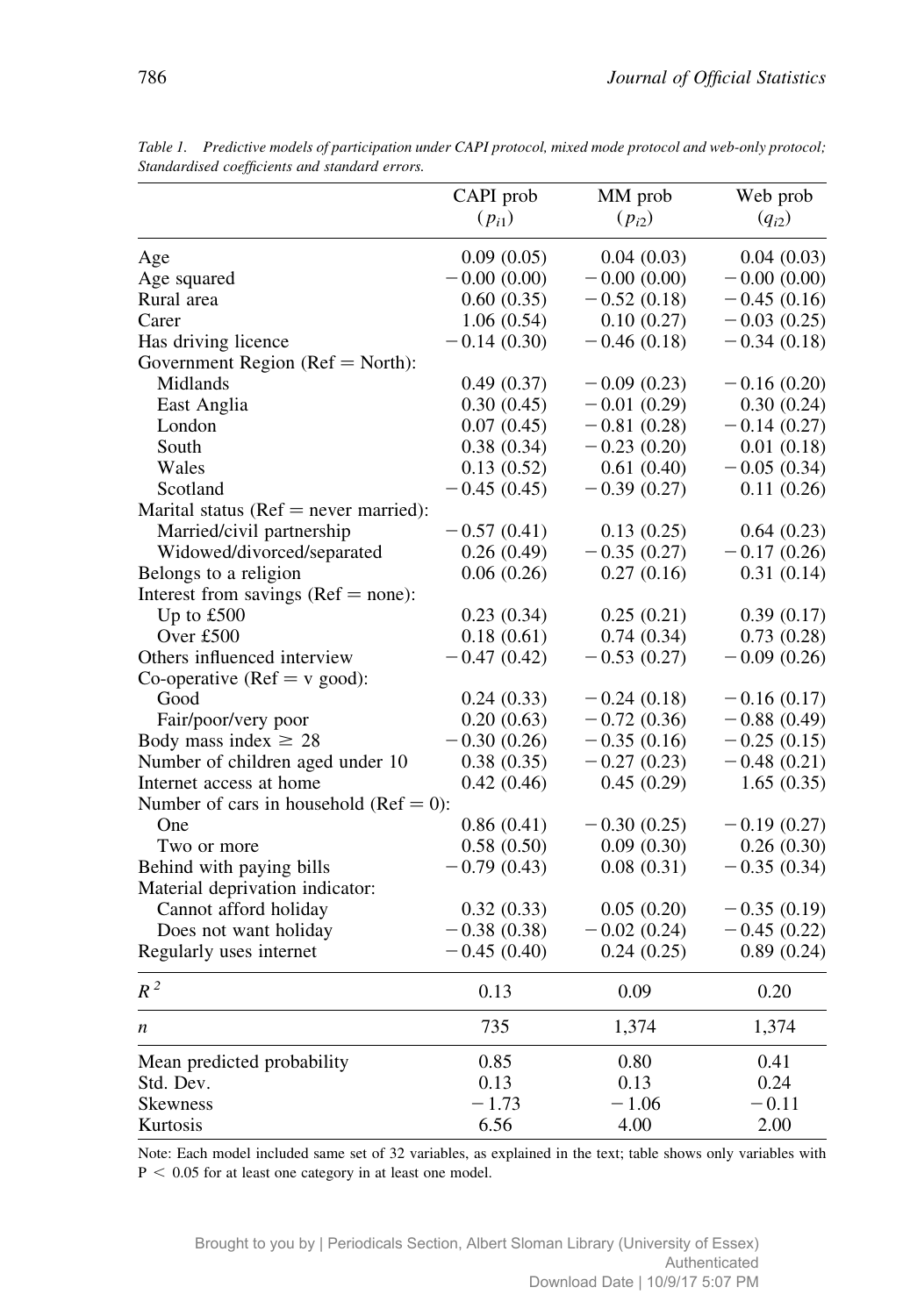<span id="page-6-0"></span>

Fig. 1. Association of predicted probabilities of participation under two data collection protocols.

For comparative purposes we consider three benchmark allocation scenarios. Two of these assume that all participants are assigned either to the CAPI single-mode protocol ('CAPI-for-all') or to the mixed-mode protocol ('MM-for-all'). Thus, under CAPI-for-all  $(k = 1)$ ,  $I_{i11} = 1$  and  $I_{i21} = 0 \forall i$ , while under MM-for-all  $(k = 2)$ ,  $I_{i12} = 0$  and  $I_{i22} = 1 \forall i$ . The third scenario (k = 3) reflects the random allocation from the actual experiment which assigned two-thirds of the sample to the mixed-mode protocol and onethird to the CAPI single-mode protocol ('experimental allocation'). Unlike for other allocations the composition of the responding sample is observed (rather than being simulated using model-predicted probabilities).

#### 3.1. Response-Rate (RR) Optimization

Survey researchers have for decades striven to achieve the highest possible response rates [\(Kanuk and Berenson 1975;](#page-17-0) [Sheehan 2001](#page-18-0); [Yu and Cooper 1983\)](#page-18-0). Many of the early static adaptive designs allocated sample elements to treatments with the objective of maximizing response rate ([Lynn 2017](#page-17-0)). We therefore include amongst the set of adaptive designs that we study, one  $(k = 4)$  which aims to maximize the response rate. To do this, we allocate each element according to their highest predicted response propensity. Thus for each element we compare the response propensities for the CAPI single-mode and mixed-mode protocols and base the allocation on the higher of the two. Hence:

$$
I_{i14} = 1
$$
 and  $I_{i24} = 0$  if  $p_{i1} > p_{i2}$ ;

 $I_{i14} = 0$  and  $I_{i24} = 1$  otherwise. Brought to you by | Periodicals Section, Albert Sloman Library (University of Essex) Authenticated Download Date | 10/9/17 5:07 PM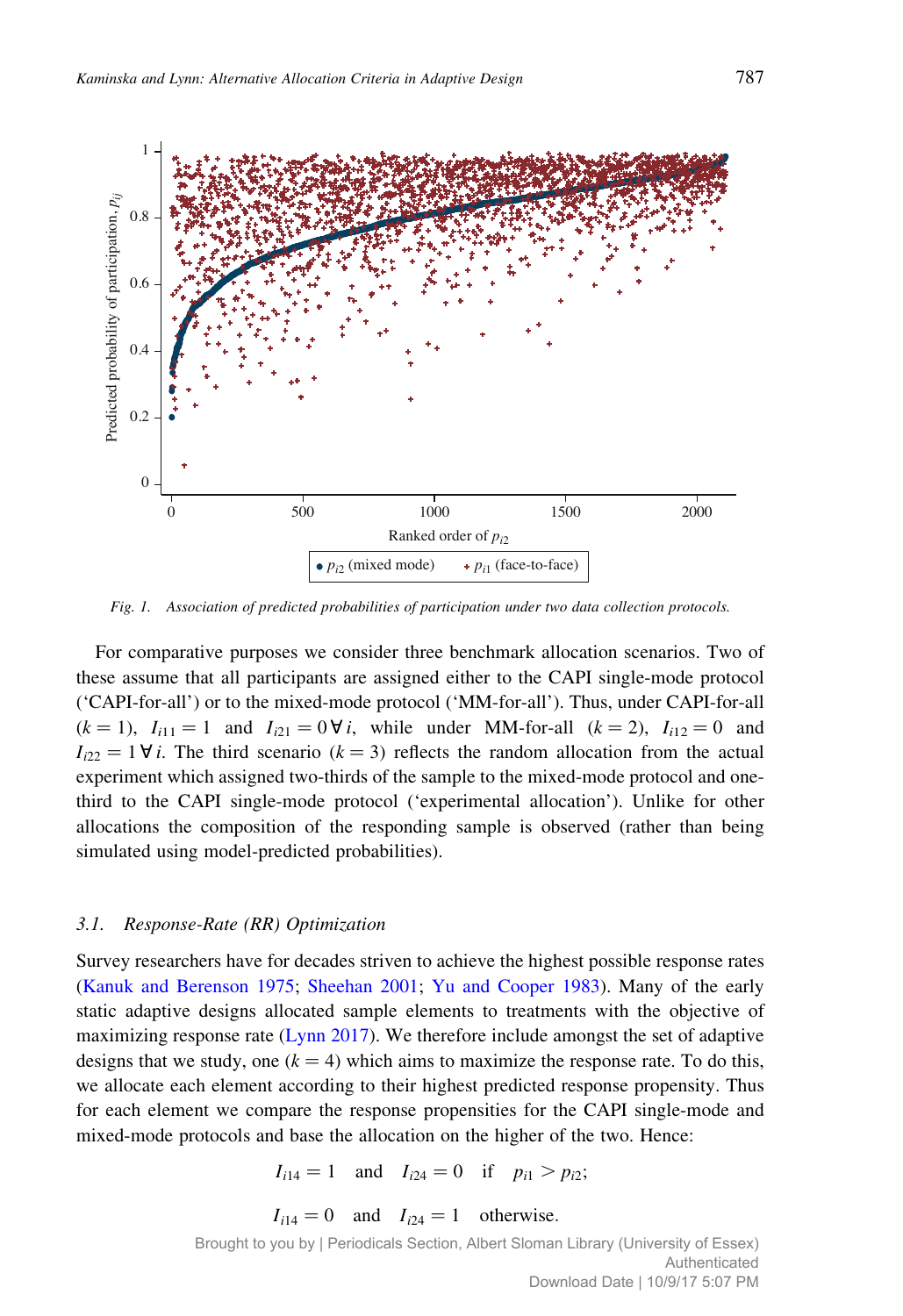## 3.2. R-Indicator Optimization

Increasing the response rate does not necessarily decrease nonresponse error ([Groves](#page-17-0) [and Peytcheva 2008\)](#page-17-0). Thus we explore an allocation  $(k = 5)$  that aims to improve representativity. In other words we aim to allocate sample elements to protocols such that the expected distribution of selected variables among respondents is as close to their distributions for the gross (issued) sample as possible. We optimize to the R-indicator in its simplest form [\(Schouten et al. 2009](#page-18-0)):

$$
R(\rho)=1-2S(\rho_i).
$$

where  $S(\rho_i)$  is the standard deviation of the response probabilities of responding sample elements under the implemented design. Thus,  $\rho_i = \rho_{i5} = \sum_{j=1}^{2} I_{ij5} p_{ij}$ .

As the probabilities used in the R-indicator calculation are those of respondents only, we should simulate the expected responding sample by weighting each element in the gross sample by their predicted probability of response,  $\rho_i$ . Thus, all statistics that would be based on the responding sample are estimated based on the gross sample weighted by  $\rho_i$ .

To optimize the R-indicator we need to minimize  $S(\rho_i)$ . However,  $\rho_i$  depends on the allocation  $I_{ij5}$ , so to obtain the optimal allocation that will maximize the R-indicator we use an iterative process. We first calculate a starting value for the mean response propensity under Scenario 5 as the mean of the probabilities in each protocol:

$$
\bar{\rho}_5^{(1)} = \sum_{i=1}^n \sum_{j=1}^2 p_{ij}/2n
$$

Then, for each sample element we compare the distance between  $\bar{\rho}_5^{(1)}$  and each of the protocol-specific response propensities,  $p_{i1}$  and  $p_{i2}$ . The panel member is assigned to the protocol with the smallest distance and this way we obtain allocation for the first iteration:

$$
I_{i15}^{(1)} = 1 \quad \text{and} \quad I_{i25}^{(1)} = 0 \quad \text{if} \quad |p_{i1} - \bar{p}_5^{(1)}| < |p_{i2} - \bar{p}_5^{(1)}|;
$$
\n
$$
I_{i15}^{(1)} = 0 \quad \text{and} \quad I_{i25}^{(1)} = 1 \quad \text{otherwise}
$$

Each subsequent iteration uses the average probability of participation according to the current allocation as a starting point. Again, distances are compared between this average and the element-specific probabilities to participate in each protocol to see whether some reallocation may improve the R-indicator. In other words, for iteration  $(h)$ :

$$
\bar{\rho}_5^{(h)} = \sum_{i=1}^n \sum_{j=1}^2 I_{ij5}^{(h-1)} p_{ij}/n;
$$
  
\n
$$
I_{i15}^{(h)} = 1 \text{ and } I_{i25}^{(h)} = 0 \text{ if } |p_{i1} - \bar{p}_5^{(h)}| < |p_{i2} - \bar{p}_5^{(h)}|;
$$
  
\n
$$
I_{i15}^{(h)} = 0 \text{ and } I_{i25}^{(h)} = 1 \text{ otherwise}
$$

Iterations cease when  $R(\rho)$  changes very little and very few sample elements are reallocated to a different protocol. Specifically, the Stopping rule is:  $0.999 \le R_h/R_{h-1} \le$ 1.001 and fewer than oper percent of elements switch all peation. I resex)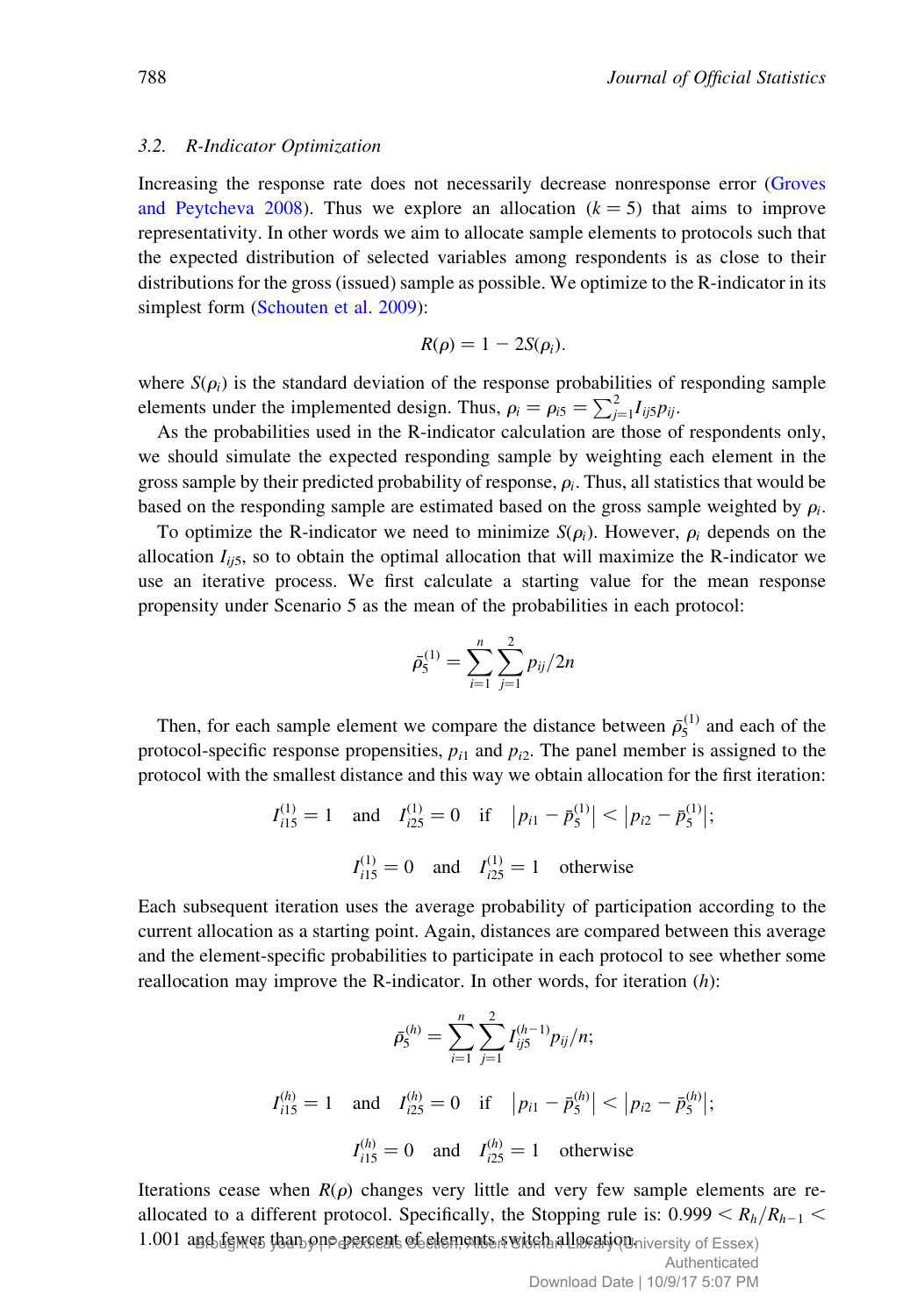## 3.3. Coefficient of Variation (CV) Optimization

Variance functions of the nonresponse weights – and therefore of the response propensities – have been proposed as useful measures of the representativity of responding survey samples [\(Groves et al. 2008;](#page-17-0) [Bethlehem et al. 2011](#page-16-0)). [Schouten et al.](#page-18-0) [\(2013\)](#page-18-0) have suggested that the most useful amongst these may be the coefficient of variation of the response propensities. This has the following general form:

$$
CV = \frac{S(\rho_i)}{\bar{\rho}_i}
$$

where again  $S(\rho_i)$  is the standard deviation of response probabilities amongst the responding sample, and  $\bar{\rho}_i$  is the mean of these probabilities. A smaller value of CV indicates a more representative sample. To minimize CV  $(k = 6)$  we implement the following iterative procedure. For each sample element we first calculate the average of their probabilities to respond in each protocol:  $\rho_{i6}^{(1)} = (p_{i1} + p_{i2})/2$ . This unrealistic probability serves as a starting value. Based on these average probabilities we simulate the CV of the responding sample by weighting each element *i* in the gross sample by  $\rho_{i6}^{(1)}$ . Now for each element we estimate two new weighted CVs: keeping the average probabilities for all other sample elements, for element *i* we substitute  $\rho_{i6}^{(1)}$  with  $p_{i1}$  (CAPI) to estimate  $CV_{i1}^{(1)}$  and then separately we substitute  $\rho_{i6}^{(1)}$  with  $p_{i2}$  (mixed mode) to estimate  $CV_{i2}^{(1)}$ . Thus for each element we have two estimates of CV – one corresponding to allocation of this element to the CAPI protocol and the other to the mixed mode protocol while keeping average probabilities for all other elements. We aim to lower the CV and therefore at the first iteration we allocate element *i* to the CAPI single-mode protocol if  $CV_{i1}^{(1)} < CV_{i2}^{(1)}$  and *vice versa*.

As a starting point for the second iteration we use the response probabilities based on the protocol allocation after the first iteration. Keeping these probabilities for all other elements, for each element we again estimate the CV under each of the allocation options,  $CV_{i1}^{(2)}$  and  $CV_{i2}^{(2)}$ . Element *i* will again be allocated to the protocol corresponding to the smaller CV. More iterations can be implemented until there is little or no change in allocation between iterations. Our Stopping rule is that  $0.999 \le CV_h/CV_{h-1} \le 1.001$  and fewer than 1% of elements switch allocation.

#### 3.4. ESS (Effective Sample Size) Optimization

To the best of the authors' knowledge, ESS has not been used as an allocation criterion in the context of adaptive design until now. Yet it has the advantage of reflecting both variance in inclusion probabilities (encompassing both selection probabilities and response probabilities) and the final sample size, both of which influence the precision of survey estimates. Theoretically ESS varies across different estimates, but an approximation proposed by [Kish \(1965\)](#page-17-0) takes one value for the whole survey, with the general form:

$$
ESS = \frac{\left(\sum_{i=1}^{m} w_i\right)^2}{\sum_{i=1}^{m} w_i^2},
$$

where  $w_i$  is the weight of the respondent *i* (reciprocal of inclusion probability) and both of the sums are over the m elements in the responding samples The ESS ray ye indicates the suze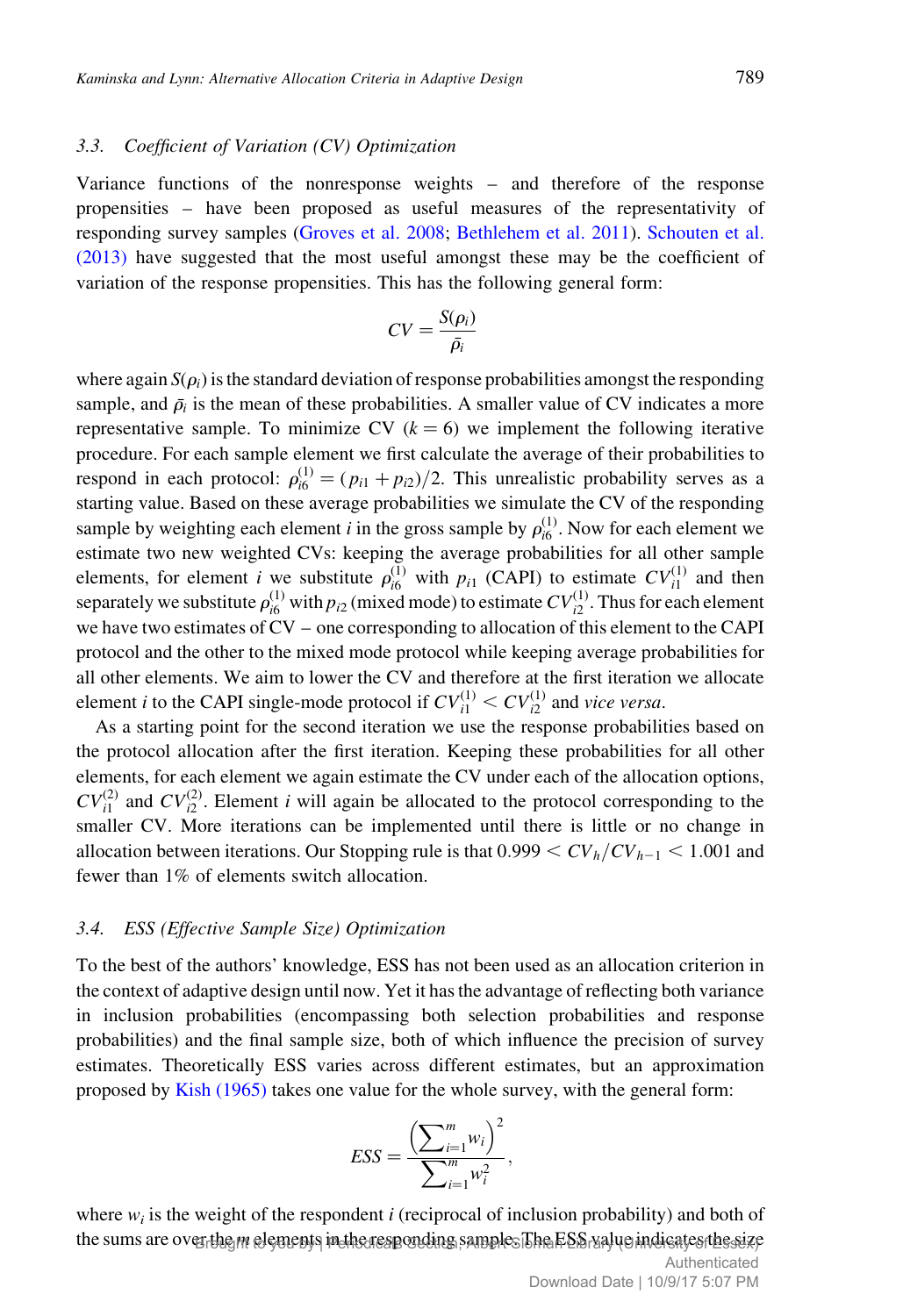of a fully-responding simple random sample which would provide the same precision as the design in question. Our Scenario 7 therefore involves finding a design which gives the highest value of ESS and therefore the best precision for estimation.

To maximize ESS we again use an iterative procedure. The first step is to use the 'average' response probability for each sample element,  $\rho_{i7}^{(1)} = (p_{i1} + p_{i2})/2$  as a starting value to derive 'average' weights,  $w_{i7}^{(1)} = 1/\rho_{i7}^{(1)}$ . For each sample element *i* we then calculate two weighted ESS values: for the CAPI single-mode protocol and for the mixedmode protocol:  $ESS_{i1}^{(1)}$  uses  $1/p_{i1}$  for element *i* and  $w_{i7}^{(1)}$  for each other sample element; and  $ESS_{i2}^{(1)}$  uses  $1/p_{i2}$  for element i and  $w_{i7}^{(1)}$  for each other sample element. As the ESS depends on the inclusion probabilities of the responding sample we simulate it by weighting each of the *n* elements in the gross sample by their probability to respond ( $p_{i1}$  or  $p_{i2}$  for element i and  $\rho_{i7}^{(1)}$  for each other element). Element i is allocated to the CAPI protocol if  $ESS_{i1} > ESS_{i2}$ , and vice versa.

Each subsequent iteration,  $(h)$ , uses the weights from the previous iteration as starting values and analogously calculate  $ESS_{i1}^{(h)}$  and  $ESS_{i2}^{(h)}$  for each sample element *i*, reallocating the element if their current assignment achieves lower ESS than assignment to the other protocol. Similarly to the previously-described procedures, our Stopping rule is that  $0.999 \leq ESS_h/ESS_{h-1} \leq 1.001$  and fewer than one percent of elements switch allocation.

All optimization and analysis is implemented in Stata 14.1.

## 4. Data Collection Costs

When the alternative data collection protocols differ in terms of costs, it is important to take this into account when selecting an allocation method. Broadly speaking, there are two ways to do this. The first is to explicitly incorporate data collection costs into the allocation criteria, perhaps either by applying a cost constraint or by extending the criteria themselves to include a cost element. The second way is to include a prediction of data collection costs in the evaluation of alternative allocation scenarios. Here, we do the latter.

Data collection costs for any survey can be expressed in terms of the fixed and variables costs associated with various aspects of the design. The traditional model [\(Groves 1989,](#page-17-0) [p. 51](#page-17-0)) can be extended to allow any of the fixed or variable cost components to vary between design options and hence to facilitate the comparison of designs. Costs may vary between the scenarios we consider here due to differences in the number of sample elements attempted, and achieved, in each mode, and (large) differences between modes in the unit costs of data collection. We can express the data collection cost as follows:

$$
C_k = C_0 + \sum_{l=1}^{2} [C_{0l} + C_{1l}n_{kl} + C_{2l}m_{kl}],
$$

where

 $C_0$  represents fixed costs that are incurred regardless of which data collection protocols are implemented and regardless of sample sizes;

 $C_{0l}$  are fixed costs associated with including mode l in the survey protocol (l = 1 for  $\mathsf{CAPB}_r$ பூ $\mathsf{for}$  t $\mathsf{wgh}$  by | Periodicals Section, Albert Sloman Library (University of Essex)

Authenticated Download Date | 10/9/17 5:07 PM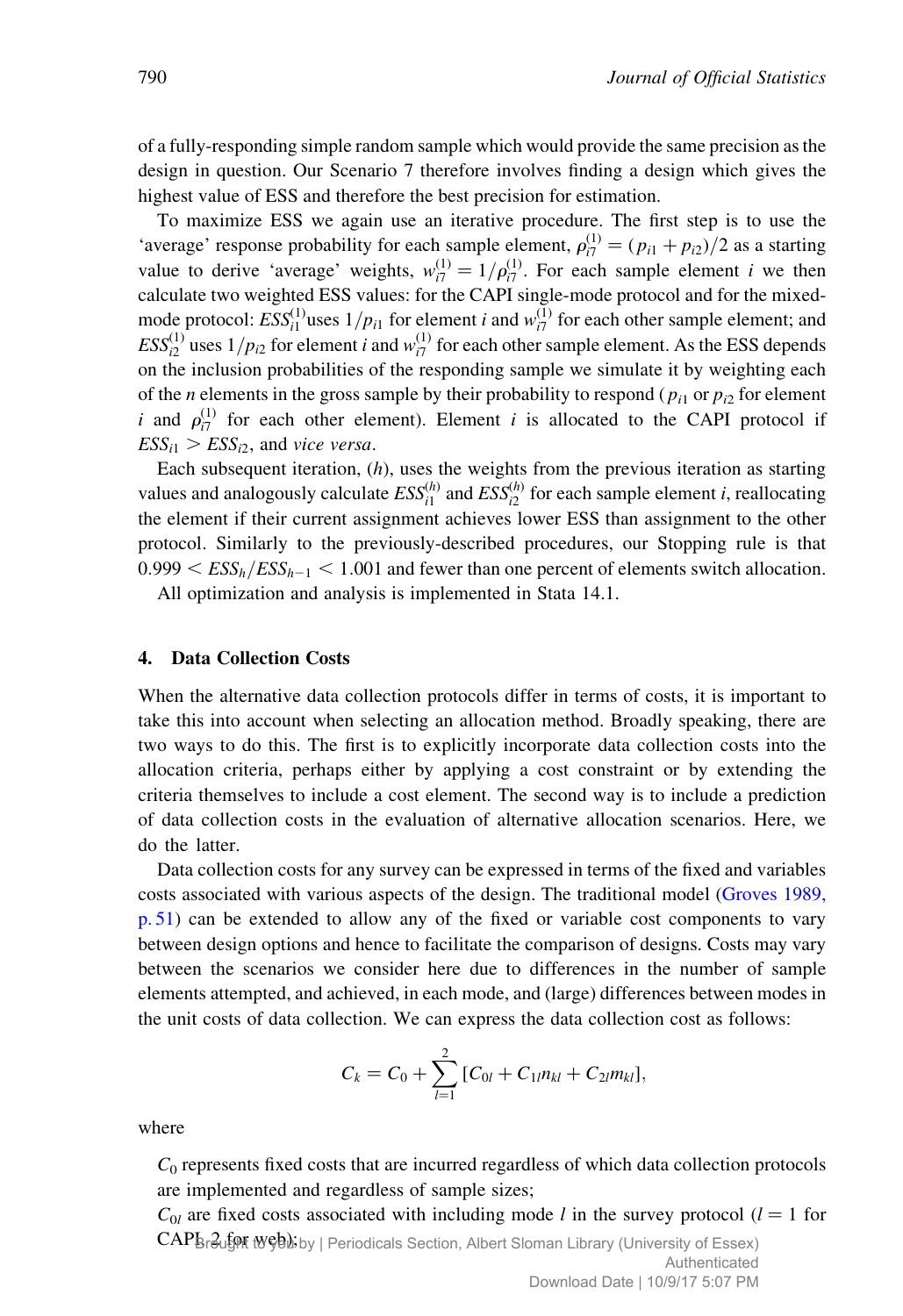$C_{1l}$  is the unit cost per sample element attempted in mode l;  $C_{2l}$  is the additional unit cost per sample element that responds in mode l;  $n_{kl}$  is the number of sample elements attempted in mode l under scenario k;  $m_{kl}$  is the number of sample elements that respond in mode l under scenario k.

Note that in our set-up  $n_{k1} = \sum_{i=1}^{n} [I_{i1k} + I_{2k}(1 - q_{i2})]$ , as elements allocated to the mixed mode protocol will be attempted by CAPI if they do not respond by web in the first fieldwork phase, while  $n_{k2} = \sum_{i=1}^{n} I_{2k}$ . The mode-specific responding numbers are as follows:  $m_{k1} = \sum_{i=1}^{n} [I_{i1k}p_{i1} + I_{2k}(p_{i2} - q_{i2})];$   $m_{k2} = \sum_{i=1}^{n} I_{i2k}q_{i2}$ . The unit cost per sample element attempted by CAPI  $(C_{11})$  includes interviewer time and travel expenses to contact and liaise with the sample element, plus associated tasks and materials such as the mailing of advance letters. The unit cost per sample element attempted by web  $(C_{12})$ includes the costs of invitation and reminder mailings and emailings. The additional unit cost per sample element responding by CAPI  $(C_{21})$  includes interviewer time for carrying out the interview, plus costs of data editing and data management, while the additional unit cost per sample element responding by web  $(C_{22})$  consists solely of the costs of data editing and data management. The fixed costs associated with a CAPI fieldwork operation apply to all seven of our scenarios, so we can subsume these within  $C_0$  and set  $C_{01} = 0$ , leaving  $C_{02}$  to represent the margin additional cost of setting up and running a web survey option. For any given values of the cost parameters  $(C_0, C_0, C_1, C_2, C_2, C_2)$  and gross sample size  $n$ ,  $C_k$  therefore depends on the allocation to protocols, the protocol-specific response rates and the proportion of mixed-mode respondents who respond by web.

## 5. Prediction of Outcomes

To assess the relative performance of each of the allocation scenarios, we predict several quality measures for each scenario as well as estimating the data collection cost. The quality measures correspond to the four measures that were optimized under the adaptive scenarios – overall response rate, R-indicator, CV, and ESS – plus the proportion of the total sample responding by web, as this indicates the relative cost of data collection.

For each of the six scenarios, the total response rate for scenario  $k$  is predicted as the mean of the predicted element response propensities:

$$
\bar{p}_k = \frac{1}{n} \sum_{i=1}^n \sum_{j=1}^2 I_{ijk} p_{ij} = \frac{1}{n} \sum_{i=1}^n \rho_{ik}
$$

For example, the predicted response rate for the CAPI-for-all scenario is:

$$
\bar{p}_1 = \frac{1}{n} \sum_{i=1}^n \sum_{j=1}^2 I_{ij1} p_{ij} = \frac{1}{n} \sum_{i=1}^n I_{i11} p_{i1}
$$

The web response rate for the total sample is predicted for scenario  $k$  thus:

$$
\bar{q}_k = \frac{1}{n} \sum_{i=1}^n I_{i2k} q_{i2}
$$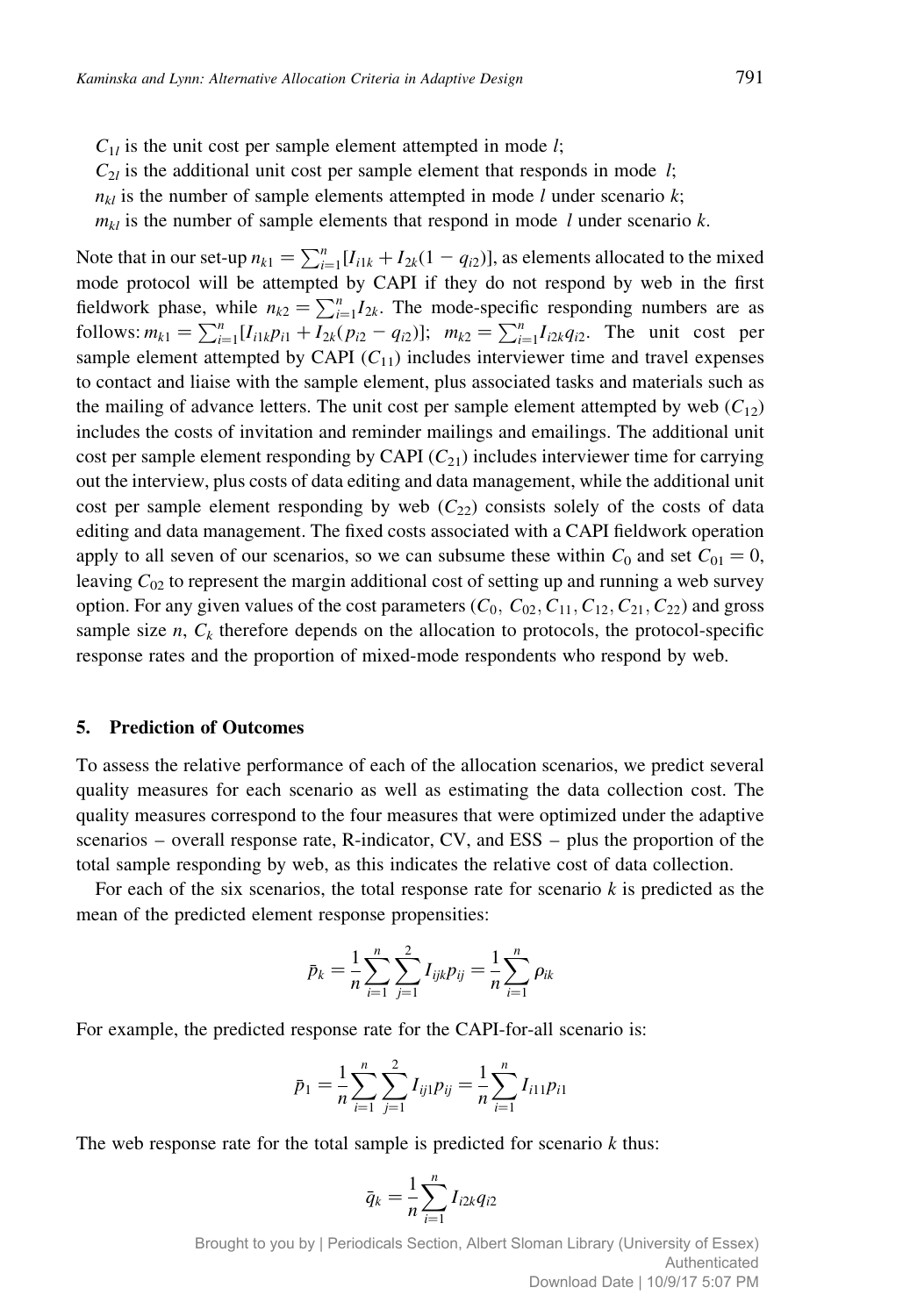The web response rate within the sample allocated to the mixed-mode protocol is predicted as follows:

$$
\overline{qc}_k = \frac{\sum_{i=1}^n I_{i2k}q_{i2}}{\sum_{i=1}^n I_{i2k}}
$$

The other three outcome measures that we consider – R-indicator, CV, and ESS – are all characteristics of the responding sample and are predicted by weighting each member of the gross sample by the model-predicted response probability for the mode to which they are allocated under that scenario,  $\rho_{ik}$ . The method of calculation for each of the predicted quantities is presented in the [Appendix](#page-15-0).

Data collection costs are estimated by assuming the following relative values for the cost components. We believe these to be broadly realistic, at least for the UK context, assuming that fieldwork is carried out by an established survey agency:  $C_0 = 20,000, C_{02} = 8,000, C_{11} = 20, C_{12} = 1, C_{21} = 20, C_{22} = 0.5$ . In practice, the relative size of these cost components will depend on features such as the complexity of the survey instruments and the software and methods used for script writing and testing. We present the relative costs of each allocation scenario for three alternative gross sample sizes of  $n = 2,000, 10,000,$  and 40,000.

#### 6. Results

[Table 2](#page-12-0) presents predicted outcomes for each of the four adaptive design scenarios and for each of the two non-adaptive scenarios in which all sample elements are allocated to a single protocol. The final column presents the observed outcomes for the experimental allocation to protocols that was implemented at IP Wave 5.

For each scenario, the first two rows of [Table 2](#page-12-0) present the percentages of sample elements allocated to each of the two data collection protocols,  $\frac{100}{n}$  $\sum_{i=1}^{n} I_{i1k}$  and  $\frac{100}{n} \sum_{i=1}^{n} I_{i2k}$  respectively. The third and fourth row present the response rate among those allocated to the CAPI protocol (i.e., their average CAPI probabilities to participate) and the response rate among those allocated to the mixed-mode protocol, respectively. The fifth row presents the web response rate amongst people allocated to the mixed-mode protocol,  $\overline{qc}_k$ , while the sixth row presents the proportion of the whole sample who respond by web,  $\bar{q}_k$  (which is the product of the proportion allocated to the mixed-mode protocol and the web response rate among them). Row 7 presents the total expected response rate (average of response probabilities for the specified allocation),  $\bar{p}_k$ , while the following three rows present the R-indicator  $(R_k)$ ; CV  $(CV_k)$ ; and ESS  $(ESS_k)$ . Additionally we present the responding sample size (resulting n), which is a product of the 2,109 gross sample size and  $\bar{p}_k$ , and the estimated design effect, calculated as the responding sample size divided by ESS. Note that except for the last column ('experimental allocation') all these outcome values are predicted based on the model-predicted values of participation propensity, as explained in Section 5 above. The final three rows of the table present estimated data collection costs relative to the benchmark CAPI-only scenario (Scenario 1)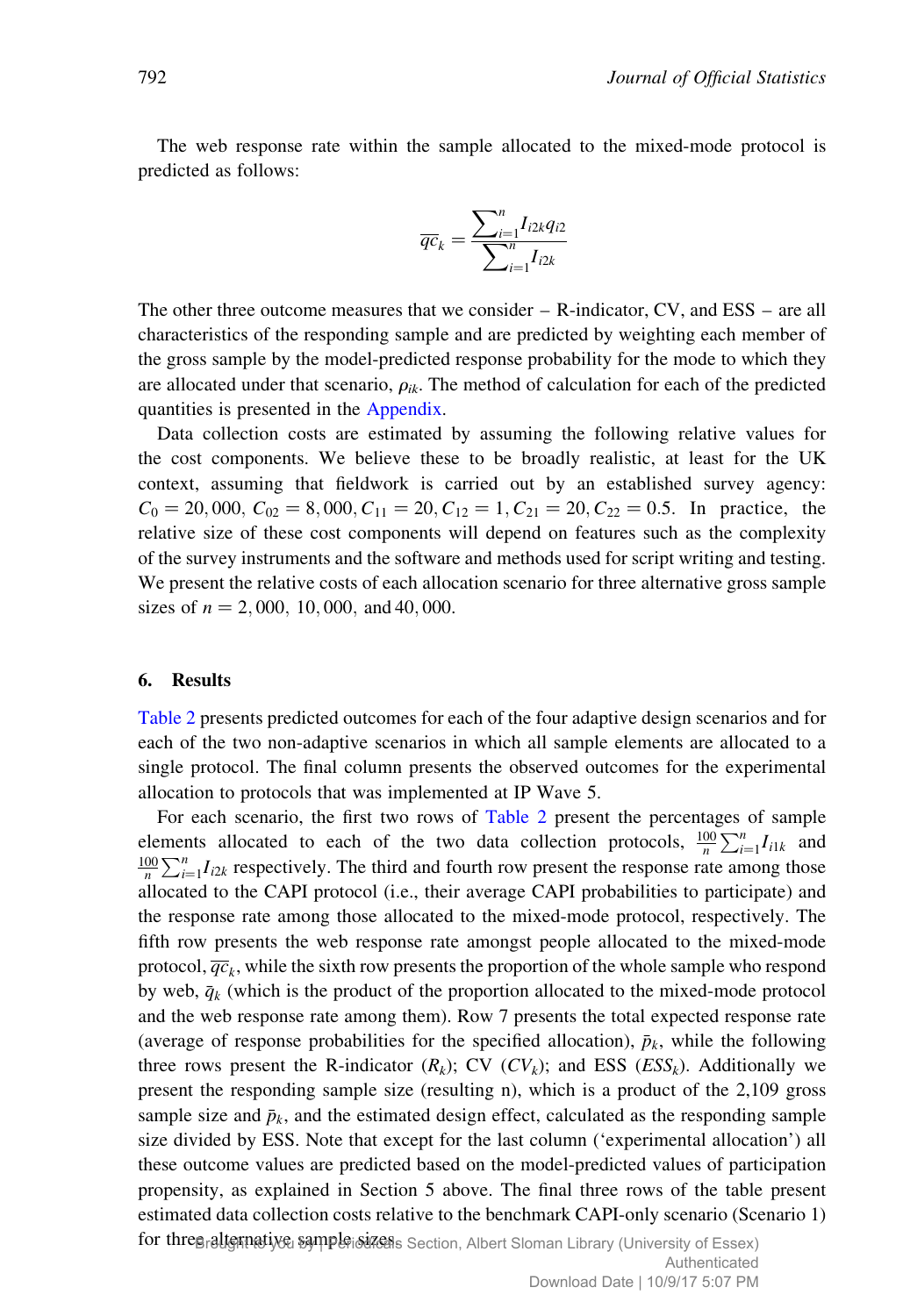|                                                                                                                                                                                                                                                                                                                                                                                                                          |                                                     |                                        | Adaptive designs          |                            |                                                     | Non-adaptive designs                             |                                                     |
|--------------------------------------------------------------------------------------------------------------------------------------------------------------------------------------------------------------------------------------------------------------------------------------------------------------------------------------------------------------------------------------------------------------------------|-----------------------------------------------------|----------------------------------------|---------------------------|----------------------------|-----------------------------------------------------|--------------------------------------------------|-----------------------------------------------------|
| Brought                                                                                                                                                                                                                                                                                                                                                                                                                  | RR-optimized<br>$(k = 4)$<br>$\mathsf{l}$           | R-indicator-<br>optimized<br>$(k = 5)$ | CV-optimized<br>$(k = 6)$ | ESS-optimized<br>$(k = 7)$ | CAPI-for-all<br>$(k=1)$                             | MM-for-all<br>$(k = 2)$                          | Experimental<br>allocation<br>$(k = 3)$             |
| (Allocated to CAPI-only<br>(Allocated to CAPI-only<br>Allocated to mixed-mode<br>Allocated to mixed-mode<br>(%)<br>Allocated to mixed-mode<br>(%)<br>Allocated to mixed-mode<br>(%)<br>MA protocol<br>NA protocol<br>(%)<br>Web (total sample)<br>(%)<br>                                                                                                                                                                | 65.8                                                |                                        |                           | 65.8                       | 100.0                                               |                                                  | 34.9                                                |
|                                                                                                                                                                                                                                                                                                                                                                                                                          | 34.2                                                | 46.0<br>54.0                           | 47.0<br>53.0              | 34.2                       | 0.0                                                 | $\begin{array}{c} 0.0 \\ 0.0 \\ 0.0 \end{array}$ | 65.2                                                |
|                                                                                                                                                                                                                                                                                                                                                                                                                          |                                                     |                                        |                           |                            |                                                     |                                                  |                                                     |
|                                                                                                                                                                                                                                                                                                                                                                                                                          |                                                     |                                        |                           |                            |                                                     |                                                  |                                                     |
|                                                                                                                                                                                                                                                                                                                                                                                                                          |                                                     |                                        |                           |                            |                                                     |                                                  |                                                     |
|                                                                                                                                                                                                                                                                                                                                                                                                                          |                                                     | 2<br>839421<br>83421                   | s<br>8845<br>8845         | 33125<br>33515             | 20000                                               | 0.0.0.0<br>0.0.0.0<br>0.0.0.0                    | 8<br>8<br>8<br>8<br>8<br>8<br>8<br>8<br>8<br>8      |
|                                                                                                                                                                                                                                                                                                                                                                                                                          |                                                     |                                        |                           |                            |                                                     |                                                  |                                                     |
|                                                                                                                                                                                                                                                                                                                                                                                                                          |                                                     |                                        |                           |                            |                                                     |                                                  |                                                     |
|                                                                                                                                                                                                                                                                                                                                                                                                                          | $\begin{array}{c} 87.5 \\ 0.83 \\ 0.10 \end{array}$ |                                        | $84.5$<br>0.85            | $\frac{87.5}{0.83}$        | $\begin{array}{c} 84.5 \\ 0.78 \\ 0.13 \end{array}$ | $79.6$<br>0.77<br>0.14                           | $\begin{array}{c} 81.2 \\ 0.78 \\ 0.14 \end{array}$ |
|                                                                                                                                                                                                                                                                                                                                                                                                                          |                                                     |                                        |                           |                            |                                                     |                                                  |                                                     |
|                                                                                                                                                                                                                                                                                                                                                                                                                          |                                                     | $84.2$<br>0.85<br>0.09                 | 0.09                      | $0.10\,$                   |                                                     |                                                  |                                                     |
|                                                                                                                                                                                                                                                                                                                                                                                                                          |                                                     |                                        |                           |                            |                                                     |                                                  |                                                     |
|                                                                                                                                                                                                                                                                                                                                                                                                                          | 1818<br>1846                                        |                                        | 1749<br>1782              | 1818<br>1846               | 1708<br>1782                                        | 1624<br>1678                                     | 1654<br>1713                                        |
|                                                                                                                                                                                                                                                                                                                                                                                                                          | 1.016                                               | $\frac{1753}{1775}$<br>1775<br>1.012   | 1.019                     | 1.016                      | 1.044                                               | 1.034                                            | 1.036                                               |
|                                                                                                                                                                                                                                                                                                                                                                                                                          |                                                     |                                        |                           |                            |                                                     |                                                  |                                                     |
|                                                                                                                                                                                                                                                                                                                                                                                                                          |                                                     | 0.96                                   |                           |                            |                                                     |                                                  |                                                     |
|                                                                                                                                                                                                                                                                                                                                                                                                                          | $\frac{101}{0.93}$                                  | 0.84                                   | 880<br>280<br>200         | $\frac{1.01}{0.93}$        | $rac{88}{110}$                                      | $0.58$<br>$0.08$                                 | $\begin{array}{c} 0.91 \\ 0.80 \\ 0.78 \end{array}$ |
|                                                                                                                                                                                                                                                                                                                                                                                                                          |                                                     |                                        |                           |                            |                                                     |                                                  |                                                     |
| Note: Costs are model-based estimates for all seven scenarios; all other estimates are also model-based, as described in the text, except for values in the "Experimental allocation"<br>folumn $(k = 3)$ , which are observed from the data. MM = mixed-mode, CV = coefficient of variation of response propensities; ESS = effective sample size; Deff = design<br>effect (due to variation in response propensities). |                                                     |                                        |                           |                            |                                                     |                                                  |                                                     |

Table 2. Allocation rate, response rates, auglity indicators, and relative costs for different allocation scenarios Table 2. Allocation rate, response rates, quality indicators, and relative costs for different allocation scenarios.

<span id="page-12-0"></span>Kaminska and Lynn: Alternative Allocation Criteria in Adaptive Design 793

Authenticated Download Date | 10/9/17 5:07 PM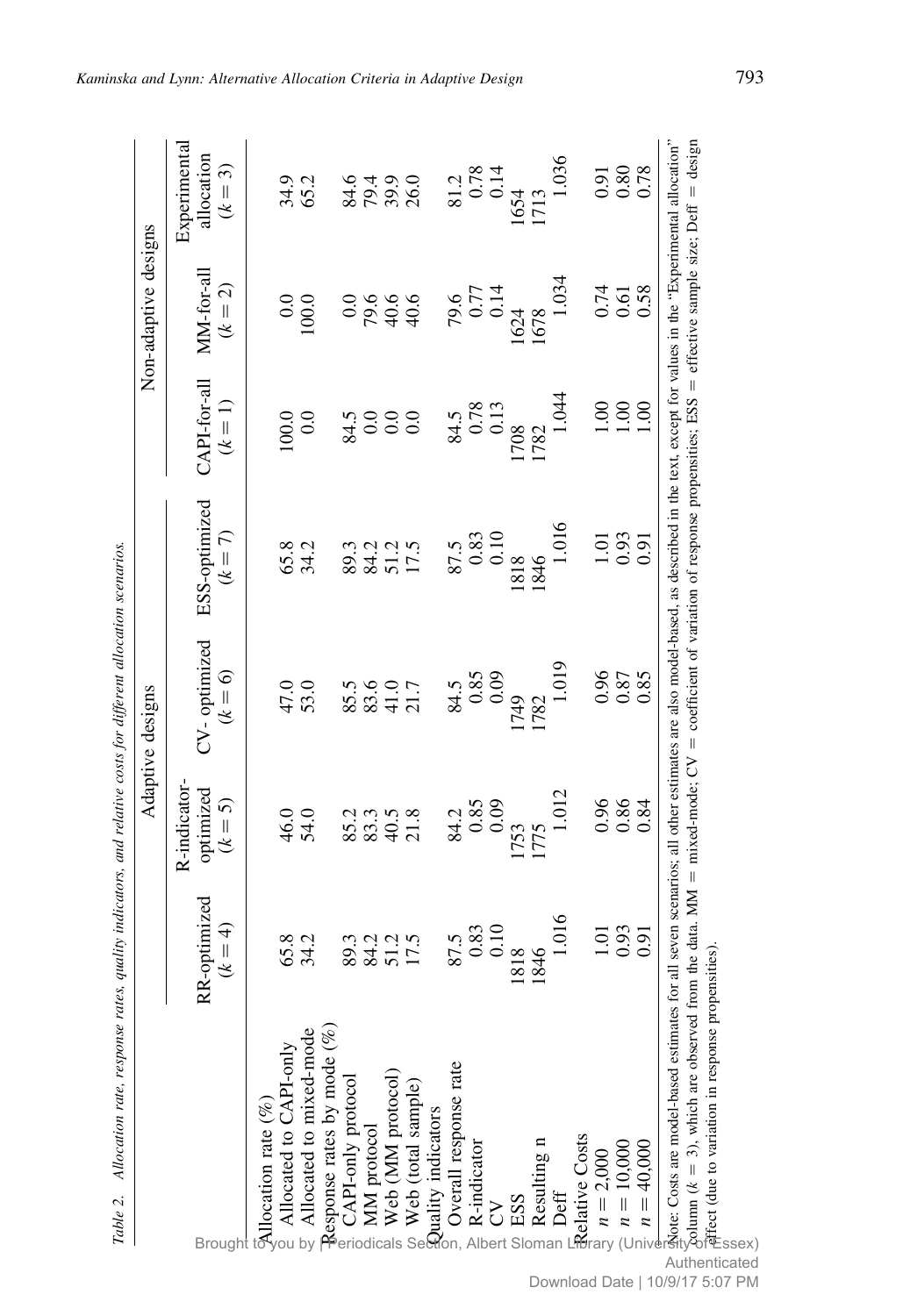Our interest is primarily in comparing the four adaptive designs and in comparing each of them with the two single-protocol designs. The two single-protocol designs can in that sense be seen as benchmarks. We therefore describe the benchmark designs first. If all sample elements were allocated to the CAPI protocol ('CAPI-for-all' scenario, [Table 2](#page-12-0)) the predicted response rate would be 84.5% with an R-indicator of 0.78 and an effective sample size of 1,708. If, on the other hand, all sample elements were allocated to the mixed-mode protocol ('MM-for-all' scenario) the predicted response rate would be lower  $(79.6\%)$ , as would the effective sample size  $(1.624)$  but the R-indicator would be similar  $(R = 0.77)$ . If only single-protocol designs were to be considered, it would most likely be concluded that the CAPI protocol was slightly superior to the mixed-mode protocol.

Comparing first the proportions allocated to each protocol, it can be seen that two scenarios – the scenario in which allocation is based on maximizing response rate ('RRoptimized' scenario in [Table 2\)](#page-12-0) and the scenario in which allocation aims to maximize the effective sample size ('ESS-optimized') – result in an identical allocation, in which  $65.8\%$ of sample elements are allocated to the CAPI single-mode protocol and 34.2% to the mixed-mode protocol. This may not be true in general but in our situation selecting respondents with higher probabilities was more important to ESS optimization. The proportion allocated to the mixed-mode protocol is substantially higher in the other two scenarios, where the aim is to maximize representativity: 53.0% when the aim is to minimize the coefficient of variation of the response propensities ('CV-optimized') and 54.0% when the aim is to maximize the R-indicator ('R-indicator-optimized').

In terms of the four quality measures of interest, it is striking that performance varies only slightly between the four adaptive designs. While the two scenarios that aim to maximize representativity do indeed perform better on both representativity measures than the RR/ESS scenario, differences appear to be small: the R-indicator is predicted to be 0.85 in both the CV-optimized and R-indicator scenarios, but 0.83 in the RR/ESS scenario, while the coefficient of variation of the response probabilities is 0.09 in both the CVoptimized scenario and the R-indicator scenario, compared to 0.10 in the RR/ESS scenario. The RR/ESS scenario, on the other hand, appears to perform slightly better in terms of both response rate and effective sample size. The effective sample size is 1,818 under the RR/ESS scenario, compared to 1,753 and 1,749 under the R-indicator and CVoptimized scenarios respectively. Predicted response rate is 87.5% under the RR/ESS scenario, compared to response rates of 84.2% and 84.5% respectively for the R-indicator and CV-optimized scenarios (and 84.5% for the CAPI-for-all scenario).

Comparing the adaptive designs with the single-protocol designs, we see that for each of the four outcome indicators, the design that performs best is one of the adaptive designs. Indeed, for three of the four indicators all four of the adaptive designs outperform both of the single- protocol designs. The sole exception is response rate, where the CV-optimized and R-indicator scenarios perform similarly to the CAPI single-mode protocol. It is therefore clear that adaptive designs can out-perform single-protocol designs and that in this study maximized performance in terms of one measure tends to coincide with improved performance on other measures too.

One other important aspect is the cost of data collection. Compared to the CAPI-only design, we see that cost savings with the adaptive designs are minimal or non-existent when the  $\alpha$ rgss isample, sample is 2,000; out darger, though still modest invite larger sample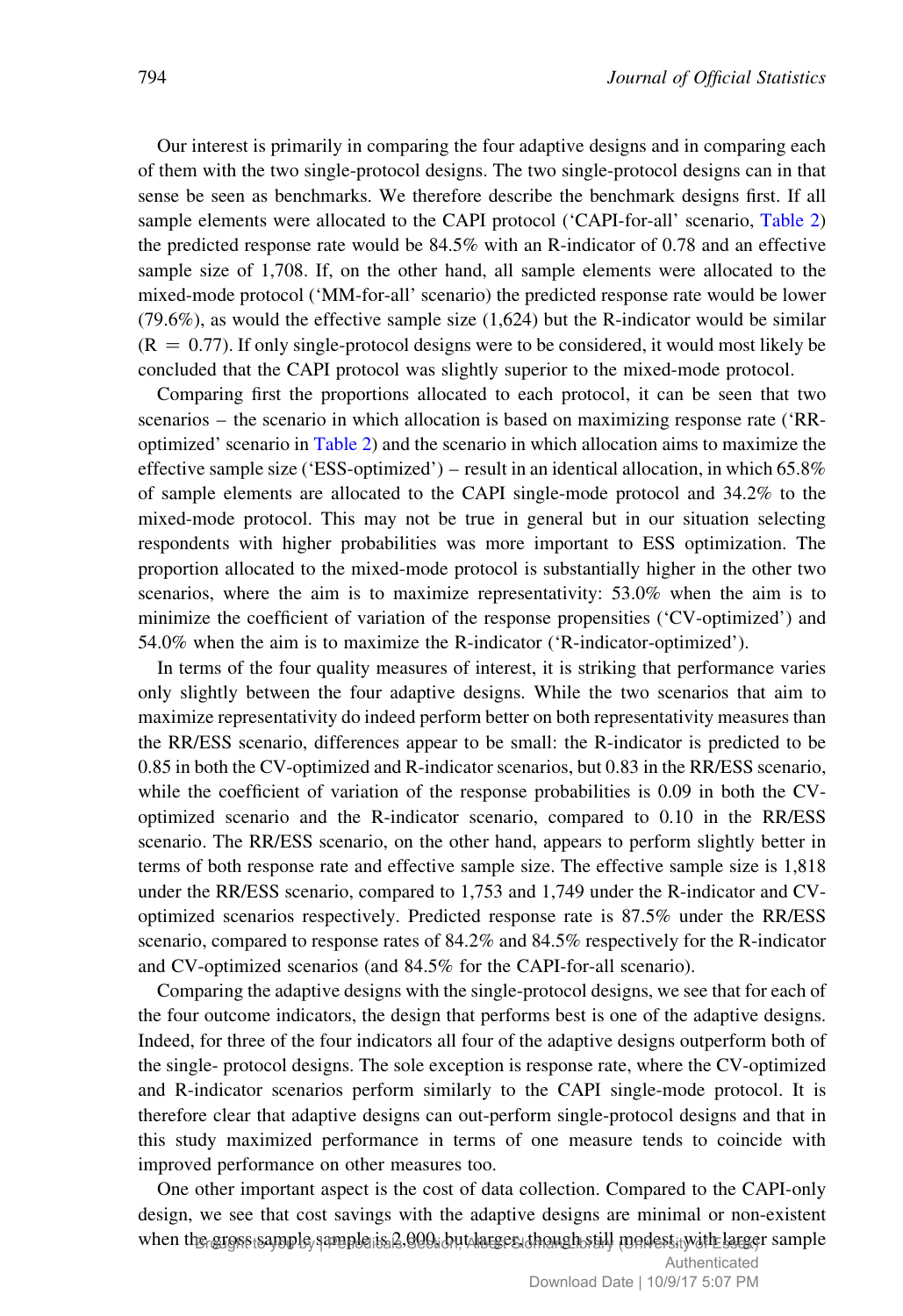sizes. With the larger sample sizes, the relative costs are largely driven by the proportion of the total sample who respond by web (row 6 of [Table 2\)](#page-12-0) as in a sequential mixed-mode design such people will not need a visit by an interviewer (reflected in the size of  $C_{12}$ ) relative to  $C_{11}$  and  $C_{22}$  relative to  $C_{21}$ ). But with the smaller sample size, much of this saving is eroded by the additional fixed cost associated with offering two modes  $(C_{02})$ . Naturally, the MM-for-all scenario results in the highest overall web response rate (40.6%) and hence the lowest data collection costs. Yet this is the allocation scenario that performs worst on all four of the outcome indicators of interest (lowest total response rate, lowest R-indicator, highest CV, and lowest ESS). The overall web response rate is lower in the adaptive designs and hence data collection costs would be higher. Costs would be slightly lower with the R-indicator and CV-optimized scenarios (web response rate 21.7% – 21.9%) than with the RR/ESS-optimized scenario (17.5%).

## 7. Conclusions

A few important conclusions emerge from our findings. First and foremost we find that through adaptive design allocation, response rate, representativity (R-indicator and CV), and efficiency (ESS and deff) can all be improved. All adaptive designs resulted in almost the same or better overall response rate, and consistently better R-indicator, CV, ESS and deff than either of the one-protocol-for-all designs or the random allocation observed in the experiment. This suggests a promising future for adaptive design within survey research: even the best non-adaptive designs might benefit from a design review.

For example, in many contexts for a long time researchers have believed that the CAPIfor-all design achieves the highest response rate. Yet our study shows that it is possible to improve response rate from 84.5% for the CAPI-for-all design to 87.5% for the RR/ESSoptimized adaptive design. Current best practice in survey design often points to use of the best one-protocol-for-all design without considering whether such a design may be outperformed by an adaptive design.

Second, we did not find a single allocation scenario that was optimal for all outcome criteria. Some designs are predicted to achieve a higher response rate (RR-optimized) while others should achieve higher representativity (R-indicator and CV optimized). But variation in response rates, representativity measures (R-indicator and CV) and precision of estimation (ESS) is small between the adaptive designs considered in this study. While it is clear that adaptive designs achieve better quality outcomes than non-adaptive designs, it is harder to select the best scenario among them. Our original intuition was that ESSoptimized design should be preferable as it should come closest to the most efficient design. It is interesting that in our study the ESS-optimized design achieved the same allocation as RR-optimized design. This may not necessarily be the case in general, but it could be the case that if the variation in response propensities does not differ greatly between allocation scenarios the responding sample size – which is determined by response rate – becomes the dominant influence on the effective sample size. We feel this should be explored further, especially given the relative ease of implementing RR-optimized design.

We must also note a limitation of our empirical results, which is that the allocation models and the outcomes are not based on independent samples. We only had one sample available, and to have randomly split it into test and control samples would have done severe damage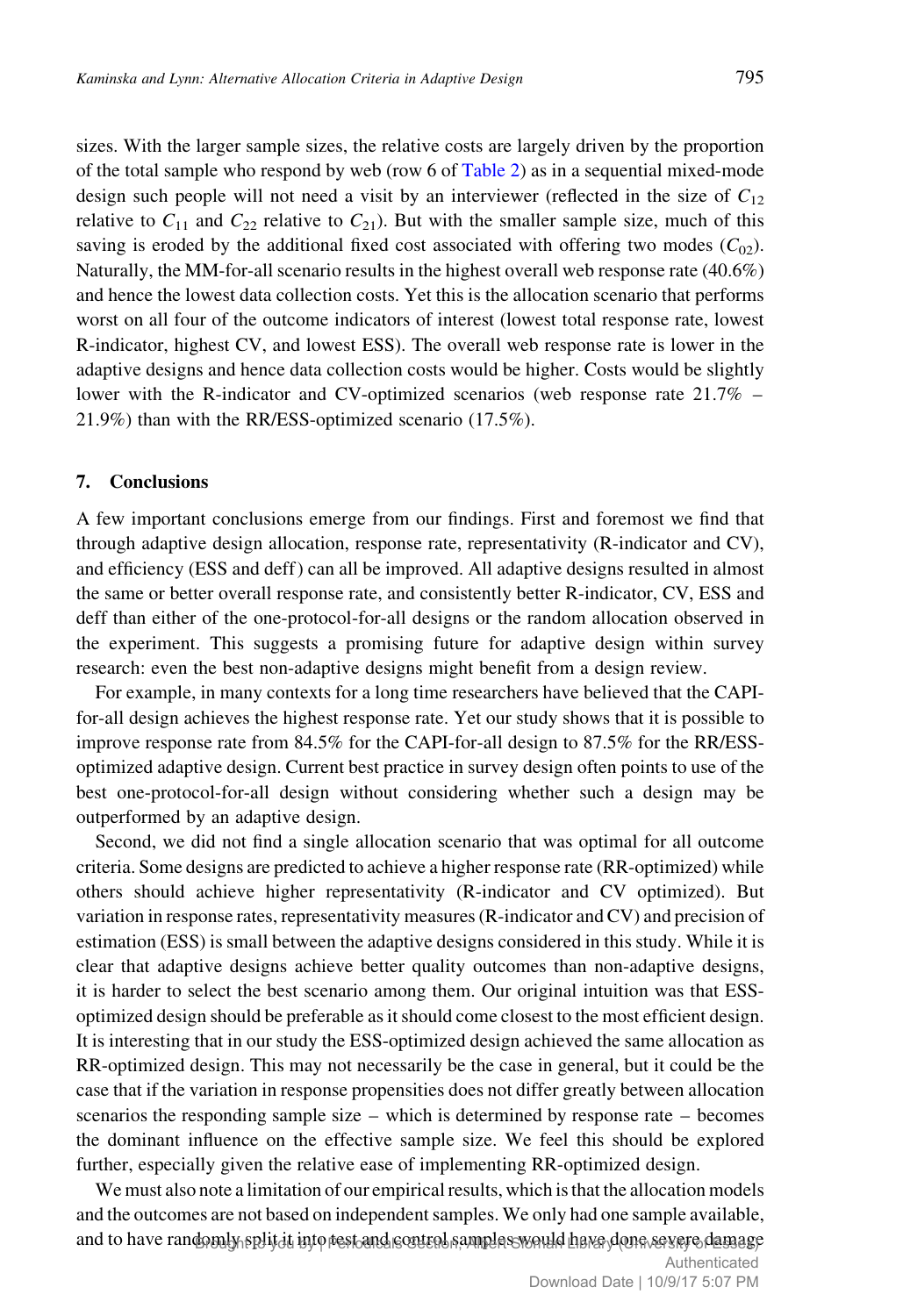<span id="page-15-0"></span>to statistical power and precision. In consequence, there is potential for bias in our findings. In due course, as researchers begin to allocate survey samples based on models from other surveys, it should be possible for future research to overcome this limitation.

We have demonstrated how alternative allocation criteria can be applied, but to do this we have benefited from the rich context provided by the Understanding Society Innovation Panel. Specifically, to implement our methods it is necessary, a) to have informative auxiliary data available for all elements in the gross sample and, b) to have an applicable model of predicted response propensity in terms of these auxiliary data. Most types of panel surveys, from Wave 2 onwards, typically meet the requirement of rich auxiliary data. Cross-sectional studies may be able to draw upon sampling frame data, linked data, or interviewer observations. Requirement b) implies that the researcher must have confidence that models which, by necessity, must be based on prior studies, are likely to be applicable to the current survey. Such models need not necessarily be based on randomised methodological experiments such as the one we have presented here. They could instead be based on similar surveys each using a different protocol of interest. However, in either case the surveys must have broad external validity.

An extension of our allocation criteria, for example to include cost constraints, would be possible. For example, a researcher may be interested in optimizing one of the criteria that we have presented, but with a constraint that the data collection cost should not exceed a certain proportion of the costs of a CAPI-for-all design. The cost model that we have introduced in Section 4, or a variant of it, could be used for this purpose. With the data collection protocols that we have considered in this article, such a constraint would have the effect of ensuring that a certain minimum proportion of respondents participate online (and this proportion would depend on the overall sample size). Extensions of this kind to the allocation criteria, effectively involving simultaneously meeting multiple criteria, would seem a natural next step.

## Appendix

#### Prediction of Quality Measures

For each scenario, the R-indicator, CV, and ESS are predicted by adapting the standard formula for the respective quantities to reflect the fact that we are using information from the gross sample rather than the net (responding) sample. In each case, wherever a summation is made over sample elements, instead of an unweighted sum of responding sample elements we substitute a weighted sum of gross sample elements, where the weight represents the probability of the element appearing in the responding sample, in other words  $\rho_{ik}$ . The predicted outcomes for scenario k are therefore as follows.

R-indicator:

$$
\hat{R}_k=1-2\hat{s}_k
$$

where

Brought to you by | Periodicals 
$$
\hat{s}_k = \sqrt{\frac{1}{\text{Alboft}} \sum_{i=1}^{n} \rho_{ik} (\rho_{ik} - \bar{p}_k)^2}
$$

\nBrought to you by | Periodicals  $\text{Selff} = \frac{10}{1009/17507}$  PMhenticated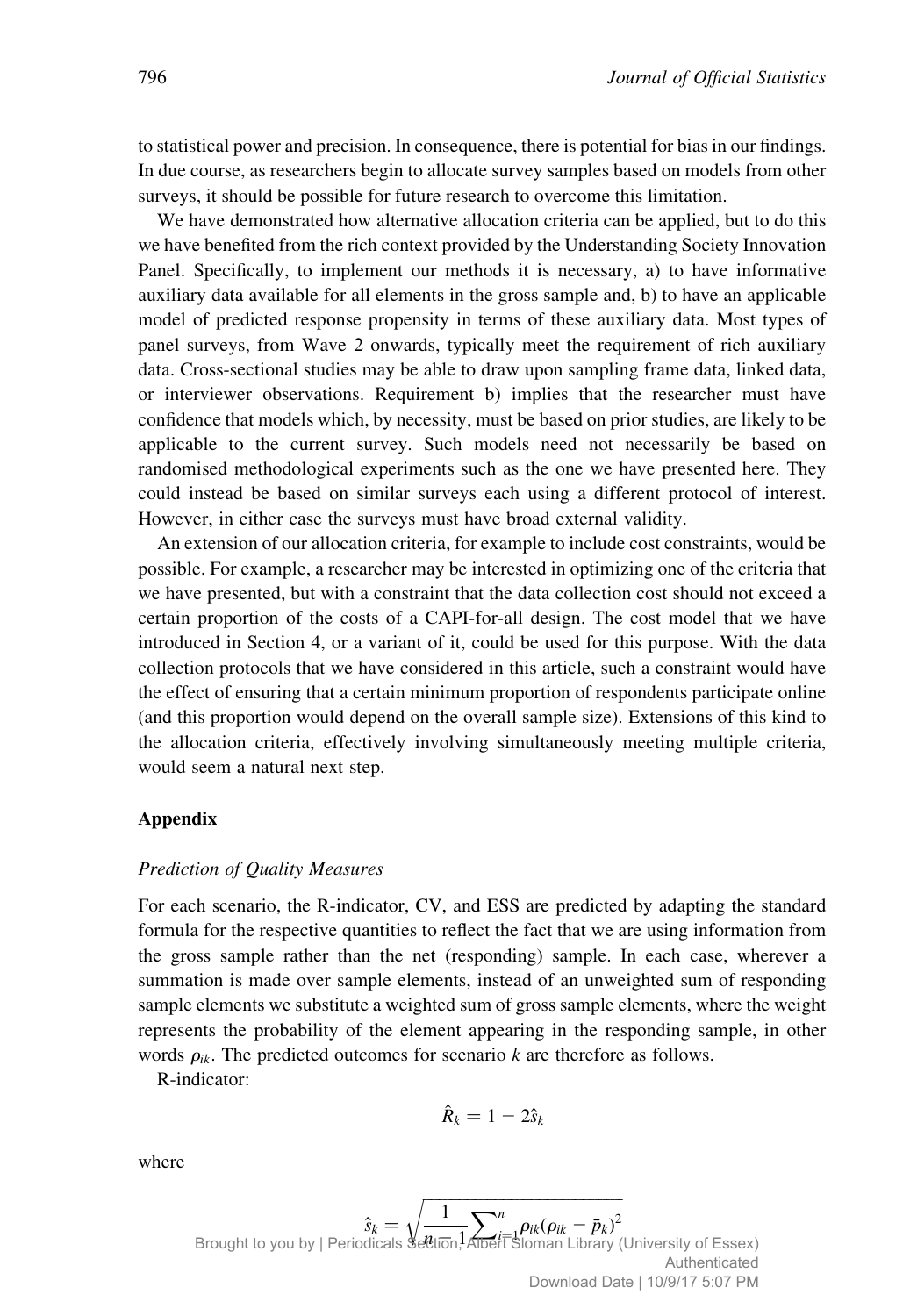$$
= \sqrt{\frac{1}{n-1}\sum_{i=1}^{n}\sum_{j=1}^{2}I_{ijk}p_{ik}(p_{ik}-\bar{p}_{k})^{2}}
$$

<span id="page-16-0"></span>Coefficient of variation of the response propensities ('CV'):

$$
\widehat{CV}_k = \frac{\hat{s}_k}{\bar{p}_k}
$$

Effective sample size ('ESS'):

$$
\widehat{ESS}_k = \frac{\left(\sum_{i=1}^n \rho_{ik}(1/\rho_{ik})\right)^2}{\sum_{i=1}^n \rho_{ik}(1/\rho_{ik})^2}
$$

$$
= \frac{n^2}{\sum_{i=1}^n (1/\rho_{ik})}
$$

Data collection costs:

$$
\hat{C}_k = C_0 + J_k C_{02} + C_{11} \sum_{i=1}^n [I_{i1k} + I_{2k}(1 - q_{i2})] + C_{21} \sum_{i=1}^n [I_{i1k}p_{i1} + I_{2k}(p_{i2} - q_{i2})]
$$

$$
+ C_{12} \sum_{i=1}^n I_{2k} + C_{22} \sum_{i=1}^n I_{i2k}q_{i2},
$$

where

$$
J_k = 0
$$
 if  $k = 1$ ;  $J_k = 1$  if  $2 \le k \le 7$ .

## 8. References

- Al Baghal, T. (ed.). 2014. "Understanding Society Innovation Panel Wave 6: Results from Methodological Experiments." Understanding Society Working Paper Series 2014-04. Available at: [https://www.understandingsociety.ac.uk/research/publications/working](https://www.understandingsociety.ac.uk/research/publications/working-paper/understanding-society/2014-04.pdf)[paper/understanding-society/2014-04.pdf](https://www.understandingsociety.ac.uk/research/publications/working-paper/understanding-society/2014-04.pdf) (accessed 24 February 2016).
- Al Baghal, T. (ed.). 2015. "Wave 7: Results from Methodological Experiments." Understanding Society Working Paper Series 2015-03. Available at: [https://www.](https://www.understandingsociety.ac.uk/research/publications/working-paper/understanding-society/2015-03.pdf) [understandingsociety.ac.uk/research/publications/working-paper/understanding](https://www.understandingsociety.ac.uk/research/publications/working-paper/understanding-society/2015-03.pdf)[society/2015-03.pdf](https://www.understandingsociety.ac.uk/research/publications/working-paper/understanding-society/2015-03.pdf) (accessed 24 February 2016).
- Bethlehem, J., F. Cobben, and B. Schouten. 2011. Handbook of Nonresponse in Household Surveys. New Jersey: Wiley.
- Burton, J. (ed.). 2013. "Understanding Society Innovation Panel Wave 5: Results from Methodological Experiments." Understanding Society Working Paper Series 2013-06. Available at: [https://www.understandingsociety.ac.uk/research/publications/working](https://www.understandingsociety.ac.uk/research/publications/working-paper/understanding-society/2013-06.pdf)[paper/understanding-society/2013-06.pdf](https://www.understandingsociety.ac.uk/research/publications/working-paper/understanding-society/2013-06.pdf) (accessed 24 February 2016).
- Calinescu, M. and B. Schouten. 2015. "Adaptive Survey Designs to Minimize Survey Mode Effects – a Case Study on the Dutch Labor Force Survey." Survey Methodology

 $41(2)$ :  $403-4$ ନ୍ଧି $\delta$ ught to you by | Periodicals Section, Albert Sloman Library (University of Essex) Authenticated Download Date | 10/9/17 5:07 PM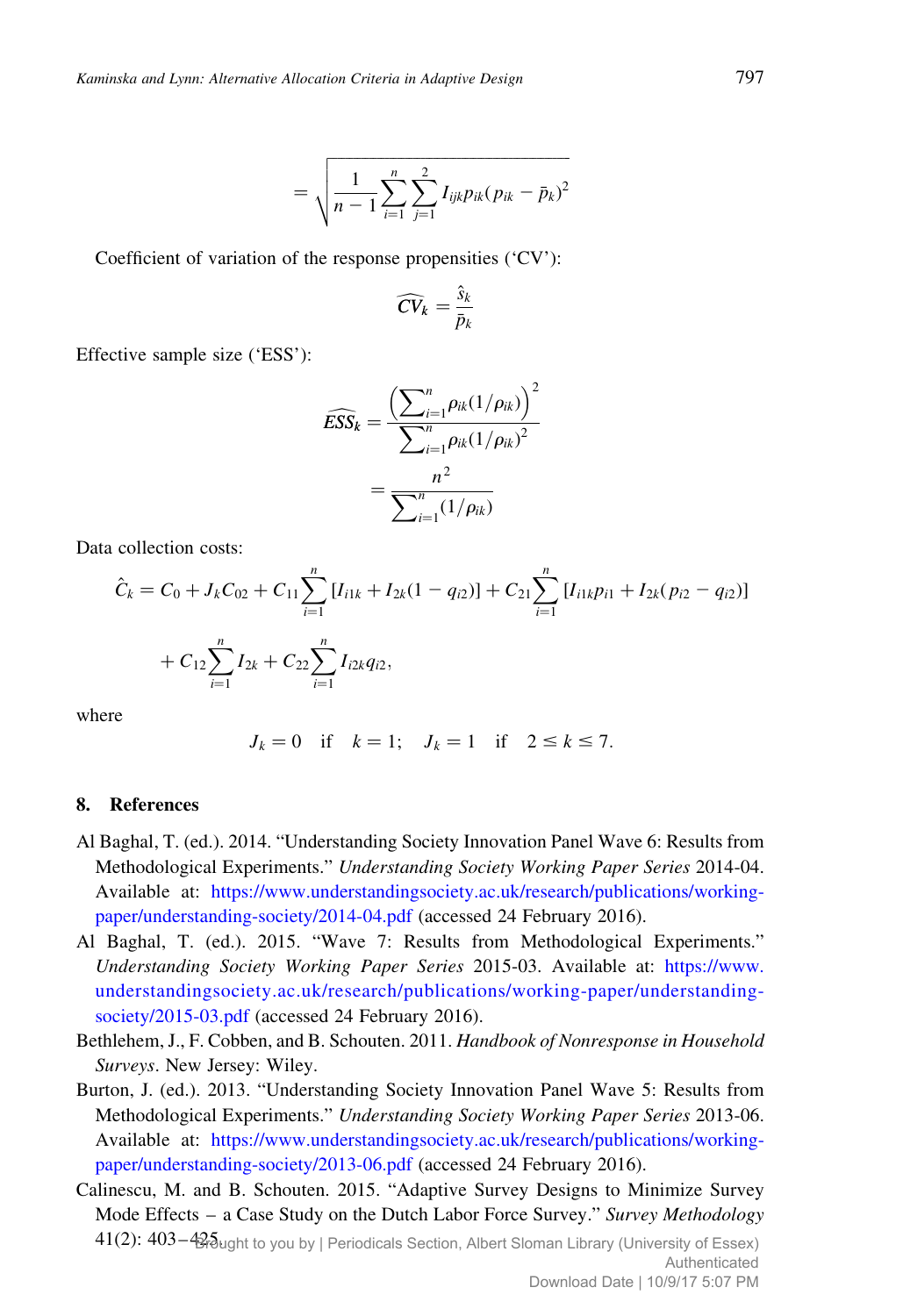- <span id="page-17-0"></span>Durrant, G., R.M. Groves, L. Staetsky, and F. Steele. 2010. "Effects of Interviewer Attitudes and Behaviors on Refusal in Household Surveys." Public Opinion Quarterly 74(1) : 1–36. Doi: [http://dx.doi.org/10.1093/poq/nfp098.](http://dx.doi.org/10.1093/poq/nfp098)
- Durrant, G.B., O. Maslovskaya, and P. Smith. 2015. "Modelling Final Outcome and Length of Call Sequence to Improve Efficiency in Interviewer Call Scheduling." Journal of Survey Statistics and Methodology 3: 397–424. Doi: [http://dx.doi.org/10.](http://dx.doi.org/10.1093/jssam/smv008) [1093/jssam/smv008.](http://dx.doi.org/10.1093/jssam/smv008)
- Groves, R.M. 1989. Survey Errors and Survey Costs. New York: Wiley.
- Groves, R.M., J.M. Brick, W. Kalsbeek, B. Harris-Kojetin, F. Kreuter, B.-E. Pennell, T. Raghunathan, B. Schouten, T. Smith, R. Tourangeau, A. Bowers, M. Jans, C. Kennedy, R. Levenstein, K. Olson, E. Peytcheva, S. Ziniel, and J. Wagner. 2008. "Issues Facing the Field: Alternative Practical Measures of Representativeness of Survey Respondent Pools." Survey Practice 1(3): 1–6.
- Groves, R.M. and M.P. Couper. 1998. Nonresponse in Household Interview Surveys. New York: Wiley.
- Groves, R.M. and S.G. Heeringa. 2006. "Responsive Design for Household Surveys: Tools for Actively Controlling Survey Errors and Costs." Journal of the Royal Statistical Society Series A 169: 439–457.
- Groves, R.M. and E. Peytcheva. 2008. "The Impact of Nonresponse Rates on Nonresponse Bias: A Meta-Analysis." Public Opinion Quarterly 72(2): 167–189. Doi: [http://dx.doi.](http://dx.doi.org/10.1093/poq/nfn011) [org/10.1093/poq/nfn011](http://dx.doi.org/10.1093/poq/nfn011).
- Jäckle, A., P. Lynn, and J. Burton. 2015. "Going Online with a Face-to-Face Household Panel: Effects of a Mixed Mode Design on Item and Unit Nonresponse." Survey Research Methods 9(1): 57–70. Doi: [http://dx.doi.org/10.18148/srm/2015.v9i1.5475.](http://dx.doi.org/10.18148/srm/2015.v9i1.5475)
- Kanuk, L. and C. Berenson. 1975. "Mail Surveys and Response Rates: A Literature Review." Journal of Marketing Research 12: 440–453.
- Kaplowitz, M.D., T.D. Hadlock, and R. Levine. 2004. "A Comparison of Web and Mail Survey Response Rates." Public Opinion Quarterly 68: 94–101.
- Kaplowitz, M.D., F. Lupi, M.P. Couper, and L. Thorp. 2012. "The Effect of Invitation Design on Web Survey Response Rates." Social Science Computer Review 30(3): 339–349. Doi: <http://dx.doi.org/10.1177/0894439311419084>.
- Kish, L. 1965. Survey Sampling. New York: Wiley.
- Lundquist, P. and C.-E. Särndal. 2013. "Aspects of Responsive Design with Applications to the Swedish Living Conditions Survey." Journal of Official Statistics 29(4): 557–582. Doi: [https://doi.org/10.2478/jos-2013-0040.](https://doi.org/10.2478/jos-2013-0040)
- Lynn, P. 2014. "Targeted Response Inducement Strategies on Longitudinal Surveys." In Improving Survey Methods: Lessons from Recent Research, edited by U. Engel, B. Jann, P. Lynn, A. Scherpenzeel, and P. Sturgis, pp. 322–338. Abingdon UK: Psychology Press.
- Lynn, P. 2017. "From Standardised to Targeted Survey Procedures for Tackling Non-Response and Attrition." Survey Research Methods 11(1): 93–103. Doi: [http://dx.doi.](http://dx.doi.org/10.18148/srm/2017.v11i1.6734) [org/10.18148/srm/2017.v11i1.6734.](http://dx.doi.org/10.18148/srm/2017.v11i1.6734)
- Lynn, P. and A. Jäckle. in press. "Mounting Multiple Experiments on Longitudinal Social Surveys: Design and Implementation Considerations." In Experimental Methods in Survey<sub>0U</sub>Basearch: Techniques s that , Combinem:Random (Samplings mith) Random